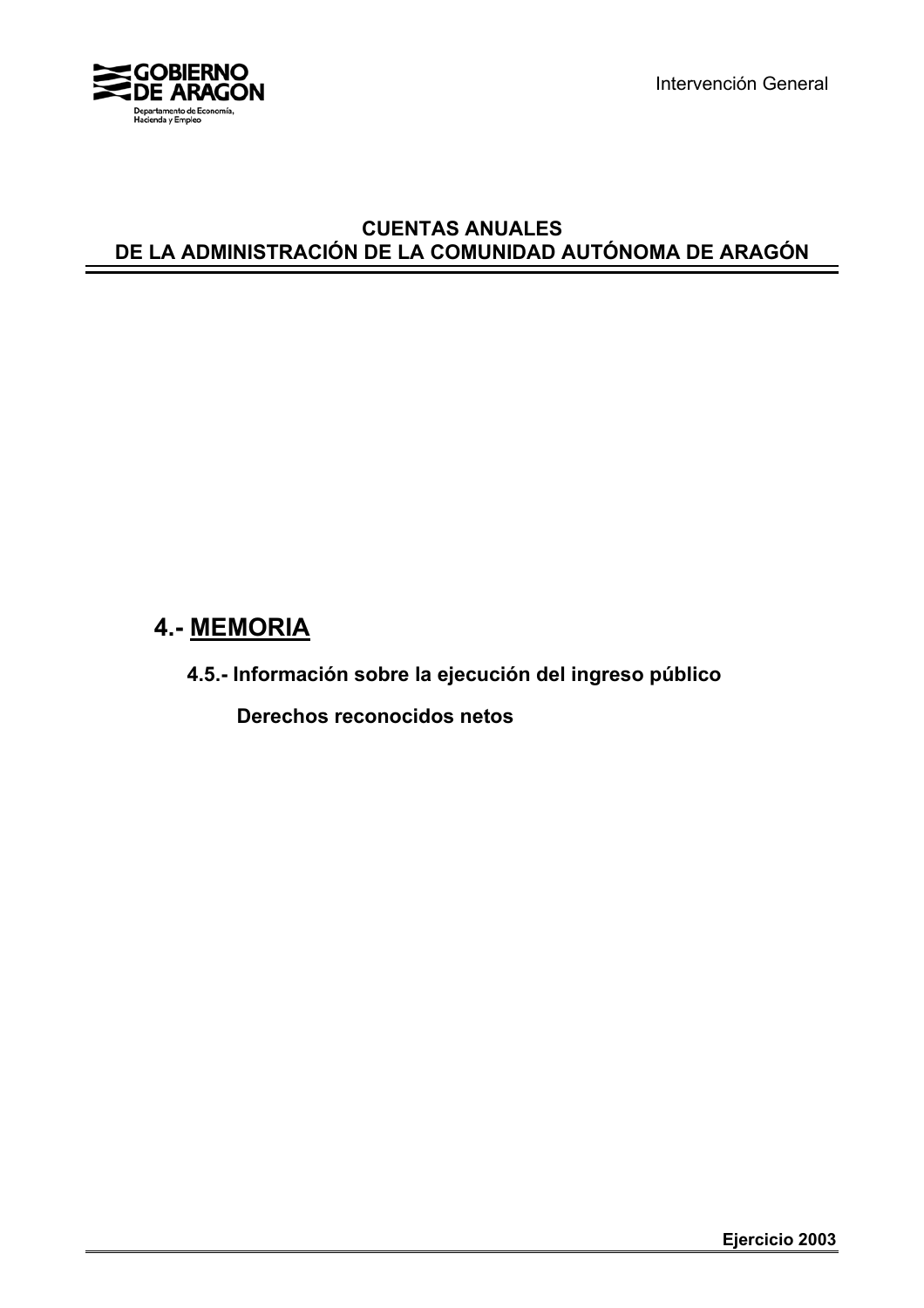| CLASIFICACION<br>ECONOMICA | EXPLICACION                                                                                                                                | TOTAL DERECHOS<br>RECONOCIDOS                                    | TOTAL DERECHOS<br>ANULADOS                             | DERECHOS RECONOCIDOS<br>NETOS                                    |
|----------------------------|--------------------------------------------------------------------------------------------------------------------------------------------|------------------------------------------------------------------|--------------------------------------------------------|------------------------------------------------------------------|
| 10000<br>10001             | TARIFA AUTONOMICA DEL I.R.P.F.<br>TARIFA AUT.I.R.P.F.EJ.CERRADOS<br>TOTAL CONCEPTO 100 S/ RENTA PERSONAS FISICAS                           | 456.197.730,00<br>5.656.584,45<br>461.854.314,45                 | --------------<br>$0$ , $00$<br>0,00<br>0,00           | 456.197.730,00<br>5.656.584,45<br>461.854.314,45                 |
|                            | TOTAL ARTICULO 10 S/ RENTA PERSONAS FISICAS                                                                                                | 461.854.314,45                                                   | 0,00                                                   | 461.854.314,45                                                   |
| 11000<br>11003             | S/ADOUISICIONES POR HERENCIAS<br><b>DONACIONES</b><br>TOTAL CONCEPTO 110 IMPUESTO S/SUCESIONES Y D                                         | 98.811.972,71<br>6.091.377,18<br>104.903.349,89                  | 20.627.472,36<br>373.343,97<br>21.000.816,33           | 78.184.500,35<br>5.718.033,21<br>83.902.533,56                   |
| 11100                      | S/PATRIMONIO NETO DE PERSONAS<br>TOTAL CONCEPTO 111 IMPUESTO S/PATRIMONIO                                                                  | 33.243.322,62<br>33.243.322,62                                   | 314.017,43<br>314.017,43                               | 32.929.305,19<br>32.929.305,19                                   |
|                            | TOTAL ARTICULO 11 S/CAPITAL                                                                                                                | 138.146.672,51                                                   | 21.314.833,76                                          | 116.831.838,75                                                   |
|                            | TOTAL CAPITULO 1 IMPUESTOS DIRECTOS                                                                                                        | 600.000.986,96                                                   | 21.314.833,76                                          | 578.686.153,20                                                   |
| 20000<br>20001<br>20002    | S/TRANSMISIONES PATR. ONEROSAS<br>S/OPERACIONES SOCIETARIAS<br>S/TRANSMISIONES DE VEHICULOS<br>TOTAL CONCEPTO 200 IMPUESTO S/TRANSMISIONES | 147.370.864,84<br>7.777.524,38<br>2.519.350.04<br>157.667.739,26 | 3.173.623,60<br>63.627,23<br>13.871,24<br>3.251.122,07 | 144.197.241,24<br>7.713.897,15<br>2.505.478,80<br>154.416.617,19 |
| 20100<br>20101<br>20102    | EFECTOS TIMBRADOS Y OTROS<br>S/EXCESO LETRAS DE CAMBIO<br>EXCESO LETRAS DE CAMBIO<br>TOTAL CONCEPTO 201 INGRESOS S/ACTOS JURIDICO          | 132.270.170,75<br>292.182,00<br>6.285.397.40<br>138.847.750.15   | 19.011.830,56<br>3.797,74<br>0,00<br>19.015.628,30     | 113.258.340,19<br>288.384,26<br>6.285.397,40<br>119.832.121,85   |
|                            | TOTAL ARTICULO 20 S/TRANSMISIONES PATRIMONI                                                                                                | 296.515.489.41                                                   | 22.266.750,37                                          | 274.248.739.04                                                   |
| 21001                      | I.V.A. SOBRE OPERACIONES INTER<br>TOTAL CONCEPTO 210 IMPUESTO SOBRE EL VALOR A                                                             | 459.014.739,96<br>459.014.739.96                                 | 0,00<br>0,00                                           | 459.014.739,96<br>459.014.739,96                                 |
|                            | TOTAL ARTICULO 21 SOBRE EL VALOR AÑADIDO                                                                                                   | 459.014.739,96                                                   | 0,00                                                   | 459.014.739,96                                                   |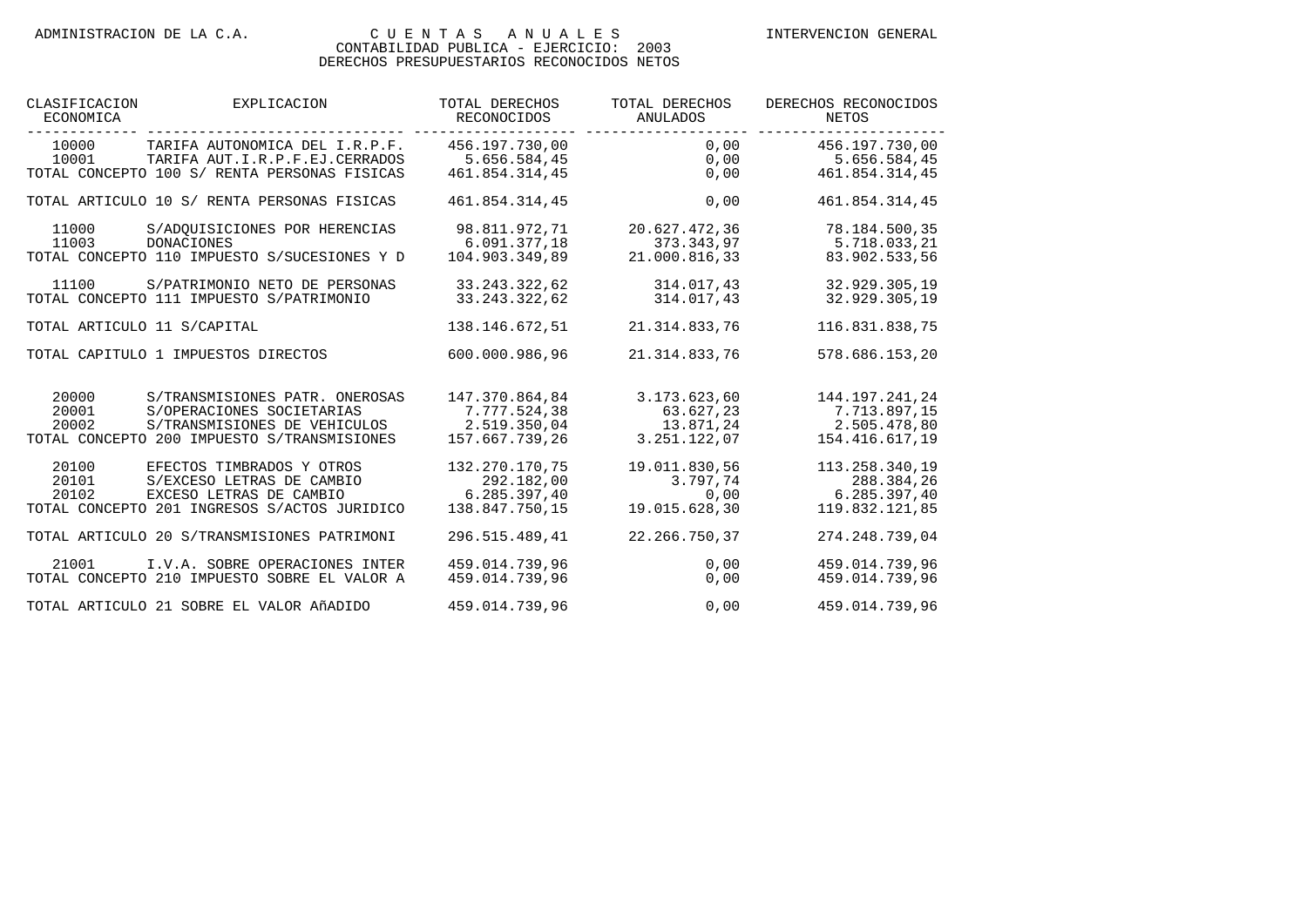| CLASIFICACION<br>ECONOMICA                                                      | EXPLICACION                                                                                                                                                                                                                                                                                              | TOTAL DERECHOS                      | TOTAL DERECHOS       | DERECHOS RECONOCIDOS                                 |
|---------------------------------------------------------------------------------|----------------------------------------------------------------------------------------------------------------------------------------------------------------------------------------------------------------------------------------------------------------------------------------------------------|-------------------------------------|----------------------|------------------------------------------------------|
| 22001<br>$22003$<br>22004<br>22004<br>22005<br>22006<br>22007<br>22008<br>22009 | CORRE CERVEZ<br>SOBRE ENEOS DE TABACO<br>SOBRE EINEOCARBUROS<br>SOBRE HIDROCARBUROS<br>SOBRE ENEOS DE T<br>SOBRE DETERMINADOS MEDIOS DE T<br>SOBRE DETERMINADOS MEDIOS DE T<br>31.416.360,15<br>SOBRE PRODUCTOS INTERMEDIOS<br>SOBRE PRODUCTOS<br>TOTAL CONCEPTO 220 IMPUESTOS ESPECIALES 326.355.033,82 |                                     | 0,00                 | 326.355.033,82                                       |
|                                                                                 | TOTAL ARTICULO 22 SOBRE CONSUMOS ESPECÍFICO 326.355.033,82 0,00                                                                                                                                                                                                                                          |                                     |                      | 326.355.033,82                                       |
|                                                                                 | TOTAL CAPITULO 2 IMPUESTOS INDIRECTOS 1.081.885.263,19 22.266.750,37 1.059.618.512,82                                                                                                                                                                                                                    |                                     |                      |                                                      |
| 30100<br>30106                                                                  | PRESIDENCIA Y RELACIONES INSTI $6.510,00$ $6.500,00$ $6.510,00$<br>CULTURA Y TURISMO<br>30106 CULTURA Y TURISMO<br>TOTAL CONCEPTO 301 VENTA DE PUBLICACIONES 56.272,75                                                                                                                                   |                                     | 18,66                | $49.762.75$ $18.66$ $49.744.09$<br>56.254,09         |
|                                                                                 | 30200 DE CARTONES DE BINGO 687.480,28 0,00<br>TOTAL CONCEPTO 302 VENTA MATERIAL DE JUEGO 687.480,28 0,00                                                                                                                                                                                                 |                                     |                      | 687.480,28<br>687.480.28                             |
|                                                                                 | TOTAL ARTICULO 30 VENTA DE BIENES                                                                                                                                                                                                                                                                        | 743.753,03                          | 18,66                | 743.734,37                                           |
| 31000<br>31001                                                                  | SUSCRIPCION Y VENTA B.O.A. 160.977,07 84,42<br>ANUNCIOS B.O.A.<br>TOTAL CONCEPTO 310 BOLETIN OFICIAL DE ARAGON 163.263,46                                                                                                                                                                                |                                     | 84,42                | 160.892,65<br>$2.286,39$ 0,00 2.286,39<br>163.179,04 |
| 31201                                                                           | CARTOGRAFIA<br>TOTAL CONCEPTO 312 PRESIDENCIA Y RELACIONES                                                                                                                                                                                                                                               | 52.155,53<br>52.155,53              | 0,00                 | 0,00<br>52.155,53<br>52.155,53                       |
| 31300<br>31301                                                                  | CUOTAS ALUMNOS ESCUELAS DE CAP<br>COMEDORES<br>TOTAL CONCEPTO 313 AGRICULTURA                                                                                                                                                                                                                            | 30.967,01<br>30.713,97<br>61.680,98 | 0,00<br>0,00<br>0,00 | 30.967,01<br>30.713,97<br>61.680,98                  |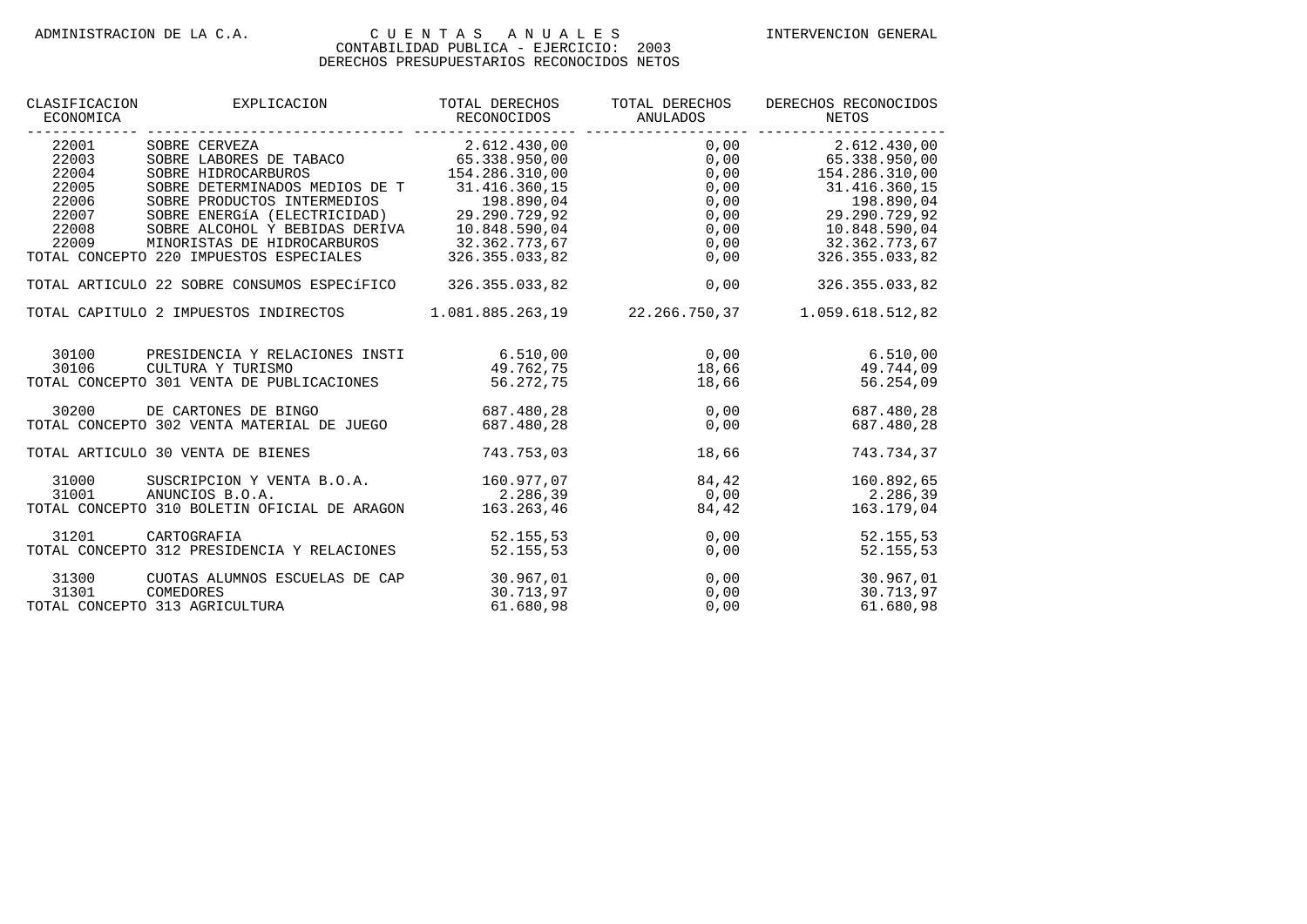| CLASIFICACION<br>ECONOMICA | EXPLICACION                                                                                                                                                                                                                                                                                                                                 | TOTAL DERECHOS<br>RECONOCIDOS | TOTAL DERECHOS<br><b>ANULADOS</b>                          | DERECHOS RECONOCIDOS<br>NETOS                                                                                  |
|----------------------------|---------------------------------------------------------------------------------------------------------------------------------------------------------------------------------------------------------------------------------------------------------------------------------------------------------------------------------------------|-------------------------------|------------------------------------------------------------|----------------------------------------------------------------------------------------------------------------|
|                            |                                                                                                                                                                                                                                                                                                                                             |                               |                                                            |                                                                                                                |
|                            |                                                                                                                                                                                                                                                                                                                                             |                               |                                                            |                                                                                                                |
|                            |                                                                                                                                                                                                                                                                                                                                             |                               |                                                            |                                                                                                                |
| 31600                      | INSTALACIONES DEPORTIVAS 203.930,66                                                                                                                                                                                                                                                                                                         |                               | 0, 00                                                      | 203.930,66                                                                                                     |
| 31601                      | ACTIVIDADES DEPORTIVAS                                                                                                                                                                                                                                                                                                                      | $2.917,67$ 80,12              |                                                            | 2.837,55                                                                                                       |
| 31602                      | RESIDENCIAS                                                                                                                                                                                                                                                                                                                                 |                               |                                                            | 846.771,93 567,74 846.204,19                                                                                   |
| 31603                      | ALBERGUES                                                                                                                                                                                                                                                                                                                                   |                               |                                                            | 300.916,65                                                                                                     |
| 31604                      | CAMPAMENTOS                                                                                                                                                                                                                                                                                                                                 |                               |                                                            | 36.279.12                                                                                                      |
| 31605                      | ACTIVIDADES                                                                                                                                                                                                                                                                                                                                 |                               |                                                            | 1.121,34                                                                                                       |
| 31606                      | CARNET JOVEN                                                                                                                                                                                                                                                                                                                                |                               |                                                            | 83.599,27                                                                                                      |
| 31608                      | GUARDERIAS                                                                                                                                                                                                                                                                                                                                  |                               |                                                            | $306.586,46$ $0,00$ $306.586,46$                                                                               |
|                            | EPORTIVAS<br>$300.916, 65$<br>$36.279, 12$<br>$1.21, 34$<br>$83.599, 27$<br>$306.586, 46$<br>$0, 00$<br>$0, 00$<br>$0, 00$<br>$0, 00$<br>$0, 00$<br>$0, 00$<br>$0, 00$<br>$0, 00$<br>$0, 00$<br>$0, 00$<br>$0, 00$<br>$0, 00$<br>$0, 00$<br>$0, 00$<br>$0, 00$<br>$0, 0$<br>TOTAL CONCEPTO 316 DE EDUCACION Y CIENCIA Y 1.782.123,10 647,86 |                               |                                                            | 1.781.475,24                                                                                                   |
| 31907                      | EDUCACION Y CIENCIA                                                                                                                                                                                                                                                                                                                         |                               | 1.301.479,65 8.484,00                                      | 1.292.995,65                                                                                                   |
|                            | TOTAL CONCEPTO 319 OTROS INGRESOS POR PRESTA                                                                                                                                                                                                                                                                                                | 1.301.479.65                  | 8.484,00                                                   | 1.292.995,65                                                                                                   |
|                            | TOTAL ARTICULO 31 PRESTACIONES DE SERVICIOS                                                                                                                                                                                                                                                                                                 | 3.368.339,40                  | 9.216,28                                                   | 3.359.123,12                                                                                                   |
| 32004                      | TASA 04 AUTORIZ.EN MATERIA DE                                                                                                                                                                                                                                                                                                               | 27.514,30                     |                                                            | $30,80$<br>$4.752,46$<br>$1.524.980,80$                                                                        |
| 32019                      | TASA 19 PREST.DE SERV.ADMVOS.Y                                                                                                                                                                                                                                                                                                              | 1.529.733,26                  |                                                            |                                                                                                                |
| 32022                      | TASA 22 INSERCION ANUNCIOS EN                                                                                                                                                                                                                                                                                                               | 769.503,98                    | 5.471,26                                                   | 764.032,72                                                                                                     |
| 32023                      | TASA 23 INSCRIP.Y PUBLIC.ASOCI                                                                                                                                                                                                                                                                                                              |                               |                                                            | 29.649,54                                                                                                      |
| 32024                      | TASA 24 DERECHOS DE EXAMEN                                                                                                                                                                                                                                                                                                                  |                               | 0,00                                                       |                                                                                                                |
|                            | TOTAL CONCEPTO 320 PRESIDENCIA Y RELACIONES                                                                                                                                                                                                                                                                                                 |                               | 29.649,54 0,00<br>11.175,08 0,00<br>2.367.576,16 10.254,52 | $\begin{array}{cc} & 0\, , 00 & & 11\, .175\, , 08 \\ 10\, .254\, , 52 & & 2\, .357\, .321\, , 64 \end{array}$ |
| 32100                      | TASA LABORATORIOS                                                                                                                                                                                                                                                                                                                           |                               |                                                            | $\begin{array}{cccc} 18.478, 91 & 0, 00 & 18.478, 91 \\ 1.684.999, 73 & 110, 99 & 1.684.888, 74 \end{array}$   |
| 32105                      | TASA 05 ORDENACION TRANSPORTE                                                                                                                                                                                                                                                                                                               |                               |                                                            |                                                                                                                |
| 32106                      | TASA 06 ACTUACIONES EN MATERIA                                                                                                                                                                                                                                                                                                              | 443.643,99                    | 15,09                                                      | 443.628,90                                                                                                     |
| 32107                      | TASA 07 SERVC.DE EXPEDICION CE                                                                                                                                                                                                                                                                                                              | $21.113,20$<br>$2.168.235,83$ |                                                            | 21.090,22                                                                                                      |
|                            | TOTAL CONCEPTO 321 OBRAS PUBLICAS, URBANISMO                                                                                                                                                                                                                                                                                                |                               | $22,98$<br>$149,06$                                        | 2.168.086,77                                                                                                   |
| 32209                      | TASA 09 SERV. FACULTATIVOS S/ 0                                                                                                                                                                                                                                                                                                             |                               |                                                            | 299.602,98 0,00 299.602,98<br>192.632,41 52,75 192.579,66<br>2.023.279,78 5.989,92 2.017.289,86                |
| 32210                      | TASA 10 SERV. FACULTATIVOS AGRO                                                                                                                                                                                                                                                                                                             |                               |                                                            | 192.579,66                                                                                                     |
| 32211                      | TASA 11 SERV. FACULTATIVOS VETE                                                                                                                                                                                                                                                                                                             |                               |                                                            |                                                                                                                |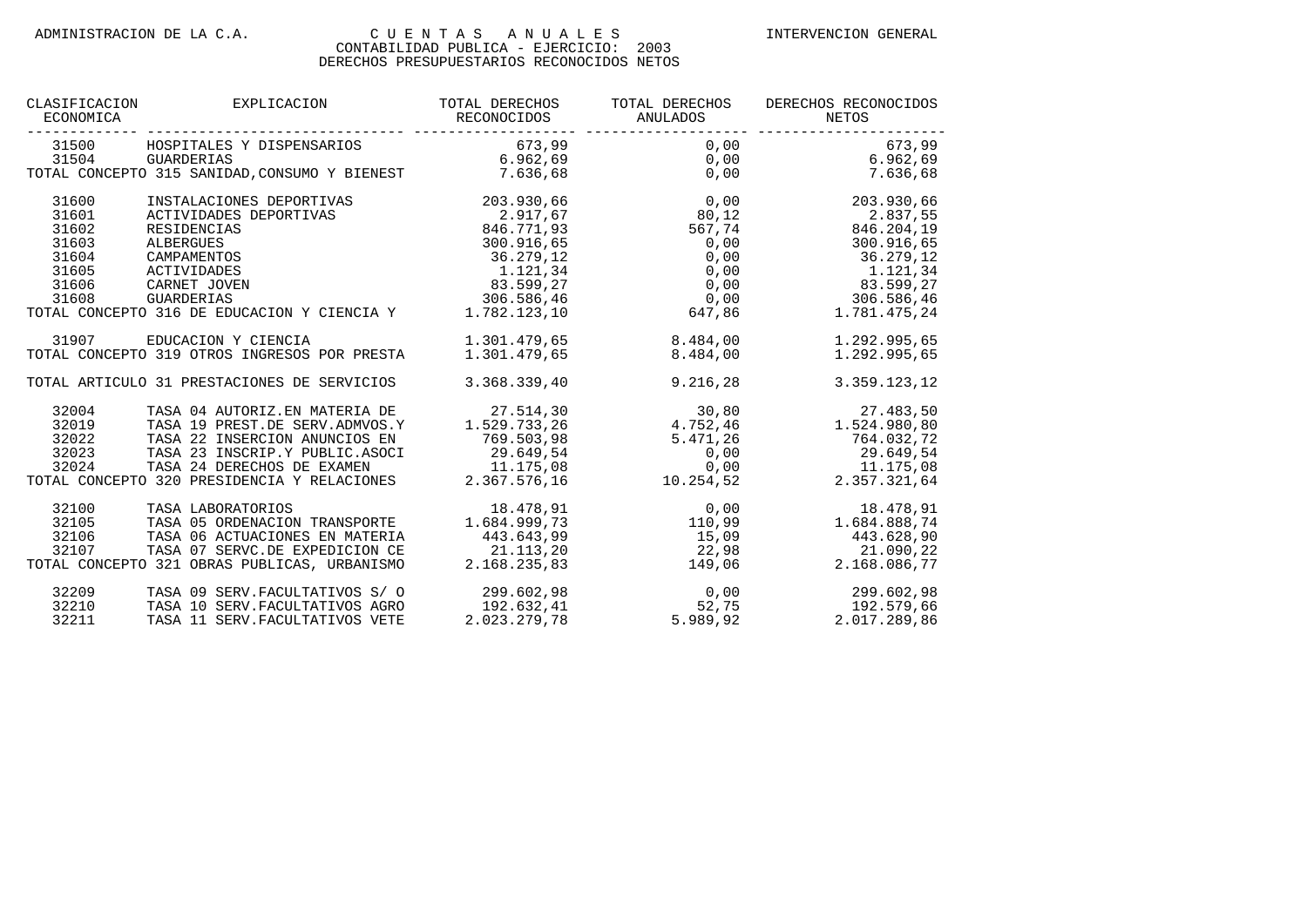| CLASIFICACION<br>EXPLICACION<br>ECONOMICA                                                                                                                                                                                                                 | TOTAL DERECHOS<br>RECONOCIDOS                            | TOTAL DERECHOS<br>ANULADOS                          | DERECHOS RECONOCIDOS<br>NETOS                                                                        |
|-----------------------------------------------------------------------------------------------------------------------------------------------------------------------------------------------------------------------------------------------------------|----------------------------------------------------------|-----------------------------------------------------|------------------------------------------------------------------------------------------------------|
| 32216<br>TASA 16 EXPED.LICENCIAS Y PERM<br>TASA 17 SERV. MONTES Y APROV. FO 420.380,05 7.893,86 412.486,19<br>32217<br>TOTAL CONCEPTO 322 AGRICULTURA Y MEDIO AMBIE                                                                                       |                                                          | 2.304.546,16 8.788,42<br>$5.240.441,38$ $22.724,95$ | 2.295.757,74<br>5.217.716,43                                                                         |
| 32312<br>TASA 12 INSP.Y CONTROL SANIT.O<br>32313<br>TASA 13 SERV. SANITARIOS<br>TASA 20 SERV. FARMACEUTICOS 37.316, 27<br>32320<br>32321<br>TASA 21 SERV. SOCIALES<br>TOTAL CONCEPTO 323 SANIDAD, CONSUMO Y BIENEST 175.234, 91                           | 13.505,82<br>123.022,09                                  | 65, 52<br>65, 52                                    | $0,00$ $13.505,82$<br>122.956,57<br>$0,00$ 37.316,27<br>$1.390, 73$ $0.00$ $1.390, 73$<br>175.169,39 |
| 32615<br>TASA 15 SERV. EXPD. TITULOS ACAD<br>32625<br>TASA SERVICIOS REGISTRO TERRIT<br>TOTAL CONCEPTO 326 DE EDUCACION Y CIENCIA                                                                                                                         | 451.437,41<br>7.187,94<br>458.625,35                     | 691,71<br>11, 30<br>703,01                          | 450.745,70<br>7.176,64<br>457.922,34                                                                 |
| 32714<br>TASA 14 SERV.ORD.ACTIVID.IND.E<br>TOTAL CONCEPTO 327 DE INDUSTRIA COMERCIO Y D                                                                                                                                                                   | 2.766.890,28<br>2.766.890.28                             | 7.598, 10<br>7.598.10                               | 2.759.292,18<br>2.759.292.18                                                                         |
| 32901<br>TASA 01 DIRECCION E INSPECCION<br>32902<br>TASA 02 REDACCION PROYECTOS, CO<br>32903<br>TASA 03 SERV.ADMVOS.REDAC.INFO<br>TOTAL CONCEPTO 329 VARIOS DEPARTAMENTOS                                                                                 | 2.413.323,60<br>$8.223,79$<br>146.330,98<br>2.567.878,37 | 339.752,19<br>$0,00$<br>3.526,51<br>343.278,70      | 2.073.571,41<br>8.223,79<br>142.804,47<br>2.224.599,67                                               |
| TOTAL ARTICULO 32 OTRAS TASAS                                                                                                                                                                                                                             | 15.744.882,28                                            | 384.773,86                                          | 15.360.108,42                                                                                        |
| 33100<br>LABORATORIO CALIDAD EDIFICACIO<br>TOTAL CONCEPTO 331 PRECIOS PUBLICOS OOPP                                                                                                                                                                       | 2.700,86<br>2.700,86                                     | 0,00<br>0,00                                        | 2.700,86<br>2.700,86                                                                                 |
| 33200<br>PRECIOS PUBLICOS-LABORATORIO D<br>33201<br>PRECIOS PUBLICOS-LABORATORIO A<br>33202<br>PRECIOS PÚBLICOS - CENSYRA<br>PRECIOS PÚBLICOS - CENTRO TECN 8.794,30<br>9332 PRECIOS PÚBLICOS - 43.055,50<br>33203<br>TOTAL CONCEPTO 332 PRECIOS PÚBLICOS | 2.698,68<br>27.888,12<br>3.674, 40                       | 0,00<br>70, 77<br>0,00<br>0,00                      | 2.698,68<br>27.817,35<br>3.674, 40<br>8.794,30<br>70, 77<br>42.984,73                                |
| 33600<br>VARIOS<br>TOTAL CONCEPTO 336 EDUCACION Y CIENCIA                                                                                                                                                                                                 | $113.885.69$ 0.00                                        | $113.885,69$ 0,00                                   | 113.885,69<br>113.885,69                                                                             |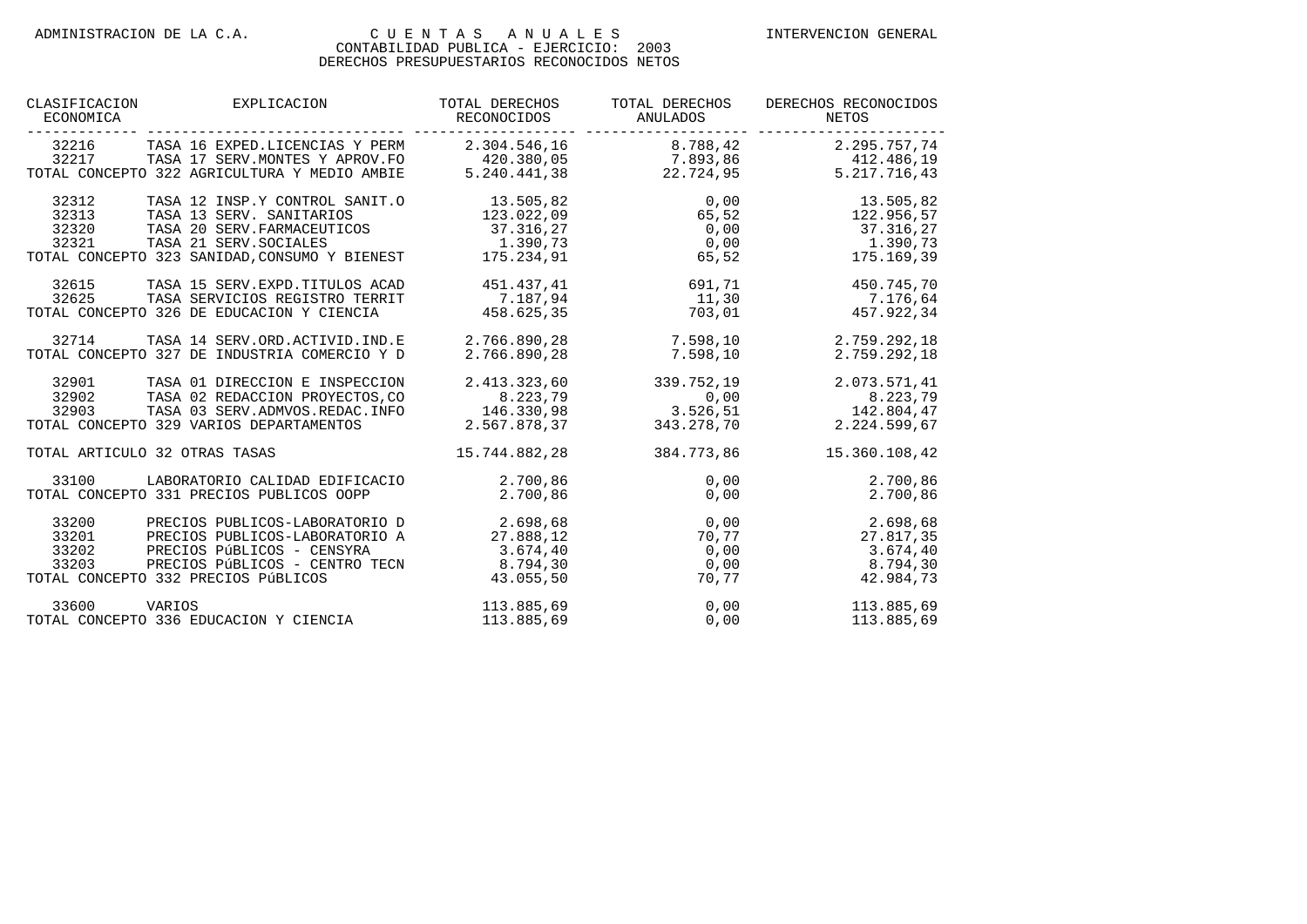| CLASIFICACION<br>ECONOMICA                                                                      | EXPLICACION                                                                                                                                                                                                                                                                                                                                                                                                                                                                                    | TOTAL DERECHOS                                                                                           | TOTAL DERECHOS                                     | DERECHOS RECONOCIDOS                                                                                                                                                                                                                                                                                                       |
|-------------------------------------------------------------------------------------------------|------------------------------------------------------------------------------------------------------------------------------------------------------------------------------------------------------------------------------------------------------------------------------------------------------------------------------------------------------------------------------------------------------------------------------------------------------------------------------------------------|----------------------------------------------------------------------------------------------------------|----------------------------------------------------|----------------------------------------------------------------------------------------------------------------------------------------------------------------------------------------------------------------------------------------------------------------------------------------------------------------------------|
| 33800                                                                                           | PRECIOS PUBLICOS - DEPORTES 277.706,84 76,00 277.630,84<br>TOTAL CONCEPTO 338 PRECIOS PUBLICOS DE CULTU 277.706,84 76,00 76,00 277.630,84                                                                                                                                                                                                                                                                                                                                                      |                                                                                                          |                                                    |                                                                                                                                                                                                                                                                                                                            |
|                                                                                                 | TOTAL ARTICULO 33 PRECIOS PÚBLICOS                                                                                                                                                                                                                                                                                                                                                                                                                                                             | 437.348,89 146,77                                                                                        |                                                    | 437.202,12                                                                                                                                                                                                                                                                                                                 |
| 37000<br>37001<br>37002<br>37004                                                                | 2.766.026,32<br>2.766.026,32<br>37.677.052,80<br>37.677.052,80<br>32.635.990,33<br>32.635.990,33<br>CASINOS<br>BINGOS<br>MAQUINAS RECREATIVAS<br>37003 LOTERIAS, RIFAS, BOLETOS Y COMBI<br>M. RECREATIVAS GRAVAMEN COMPLE<br>TOTAL CONCEPTO 370 TASA FISCAL S/ EL JUEGO                                                                                                                                                                                                                        | 73.124.156,72                                                                                            | 233.664,72                                         | $9.515,47$<br>9.515,47<br>0,00<br>198.092,92<br>198.092,92<br>72.890.492,00                                                                                                                                                                                                                                                |
|                                                                                                 | TOTAL ARTICULO 37 TASA FISCAL S/ EL JUEGO 73.124.156,72 233.664,72                                                                                                                                                                                                                                                                                                                                                                                                                             |                                                                                                          |                                                    | 72.890.492,00                                                                                                                                                                                                                                                                                                              |
| 38000<br>38001<br>38002<br>38003<br>38004<br>38005<br>38006<br>38007<br>38008<br>38009<br>38013 | VARIOS<br>ECONOMIA HACIENDA Y EMPLEO 22.016,73 0,00 225.539,88<br>0,00 22.016,73 0.P., URBANISMO Y TRANSPORTE 129.799,82 2.343,95 127.455,87<br>AGRICULTURA 35.096,32<br>INDUSTRIA COMERCIO Y DESARROLL 7.683,53<br>NATURA Y TURISMO<br>EDUCACION Y CIENCIA<br>MEDIO AMBIENTE 23,32<br>PRESIDENCIA 49.627,84<br>MEDIO AMBIENTE 23,32<br>PRESIDENCIA Y RELAC. INSTITUCI 48.056,56<br>I.S.V.A. 24.267,57<br>0 380 DE EJERCICIOS CERRADOS 735.595,43<br>TOTAL CONCEPTO 380 DE EJERCICIOS CERRADOS |                                                                                                          | 0,00<br>0,00<br>0,00<br>0,00<br>$0,00$<br>2.343,95 | 35.096,32 0,00 35.096,32<br>76.841,52<br>49.627,84<br>$23,32$<br>$48.056,56$<br>24.267,57<br>733.251,48                                                                                                                                                                                                                    |
| 38100<br>38101<br>38102<br>38103<br>38104<br>38105<br>38106<br>38107                            | PRESIDENCIA Y RELACIONES INSTI<br>ECONOMIA, HACIENDA Y EMPLEO<br>OBRAS PUBLICAS, URBANISMO Y TRA<br>AGRICULTURA<br>INDUSTRIA COMERCIO Y DESARROLL<br>SANIDAD, CONSUMO Y BIENESTAR SO<br>CULTURA Y TURISMO<br>EDUCACION Y CIENCIA                                                                                                                                                                                                                                                               | 1.429.772, 40<br>38.779,47<br>8.214,85<br>175.556,32<br>191.054,27<br>8.467,70<br>7.442,75<br>288.774,22 | 0,00                                               | 0,00<br>1.429.772,40<br>$\begin{array}{cccc} 0\, , 00 & & & 1.429\, .\, 72\, , 40\, \\ 0\, , 00 & & & 38\, .779\, , 47\, \\ 0\, , 00 & & & 8\, .214\, , 85\, \\ 0\, , 00 & & & 175\, .556\, , 32\, \\ 0\, , 00 & & & 191\, .054\, , 27\, \\ 0\, , 00 & & & 8\, .467\, , 70\, \end{array}$<br>7.442,75<br>$0,00$ 288.774,22 |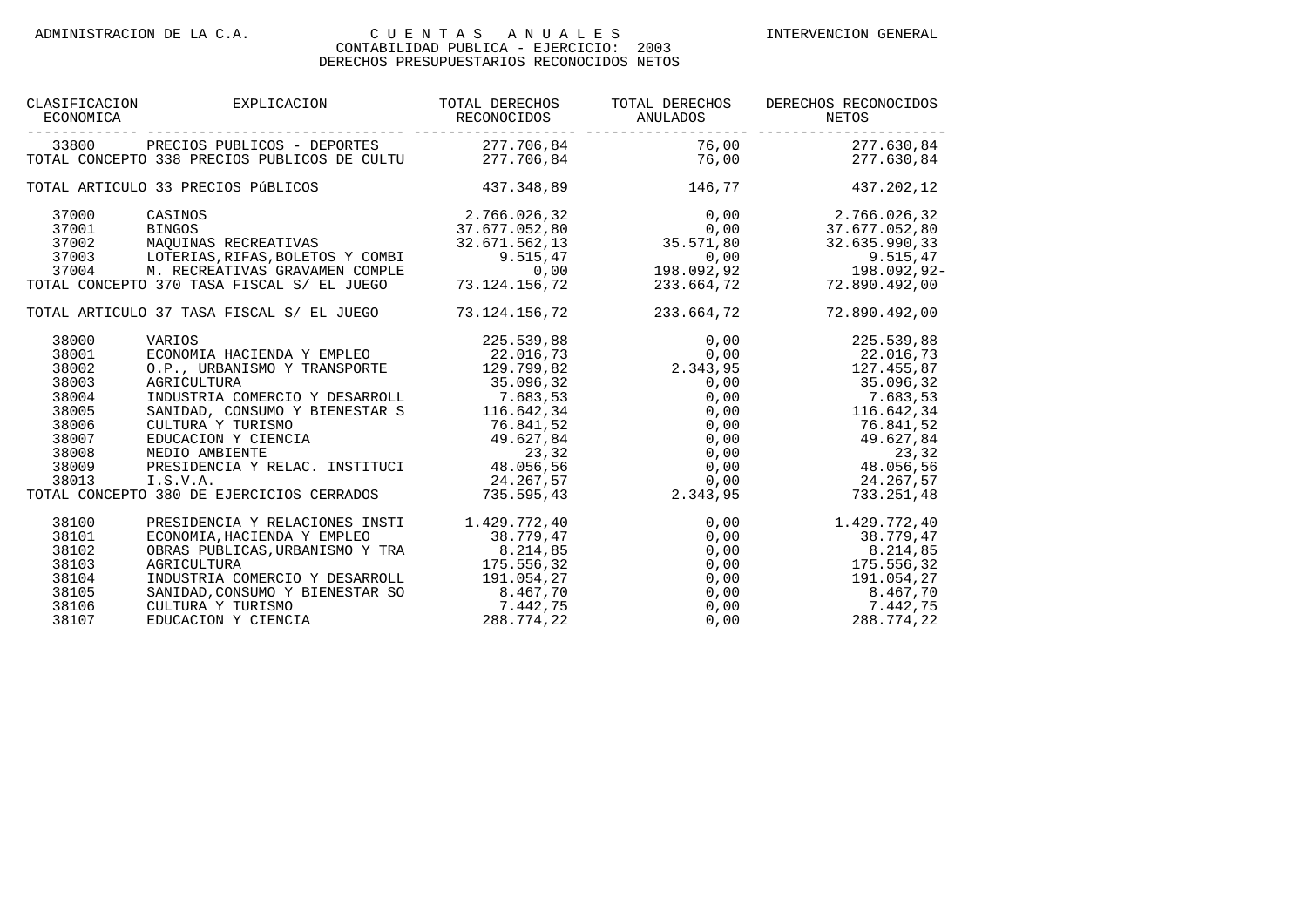| CLASIFICACION<br>ECONOMICA                                                    | EXPLICACION                                                                                                                                                                                                                                                                              | TOTAL DERECHOS                              | TOTAL DERECHOS                                  | DERECHOS RECONOCIDOS                                                                                                                                                                                                                                                                                          |
|-------------------------------------------------------------------------------|------------------------------------------------------------------------------------------------------------------------------------------------------------------------------------------------------------------------------------------------------------------------------------------|---------------------------------------------|-------------------------------------------------|---------------------------------------------------------------------------------------------------------------------------------------------------------------------------------------------------------------------------------------------------------------------------------------------------------------|
| 38108<br>38109                                                                | MEDIO AMBIENTE<br>OTROS<br>TOTAL CONCEPTO 381 DE PRESUPUESTO CORRIENTE 2.174.703,98                                                                                                                                                                                                      |                                             |                                                 | $3.949,10$<br>$22.692,90$<br>$4.131.96$<br>$18.56094$<br>$22.692,90$<br>$2.174.703,98$<br>$4.131,96$<br>$4.131,96$<br>$4.131,96$<br>$2.170.572,02$                                                                                                                                                            |
|                                                                               | TOTAL ARTICULO 38 REINTEGRO                                                                                                                                                                                                                                                              | 2.910.299,41                                | 6.475,91                                        | 2.903.823,50                                                                                                                                                                                                                                                                                                  |
| 39001<br>39004                                                                | RESERVAS NACIONALES DE CAZA 141.228,86<br>39002 PERMISOS CAZA EN COTOS SOCIAL<br>10% FONDO MEJORAS FORESTALES 69.199,71<br>TOTAL CONCEPTO 390 AGRICULTURA Y MEDIO AMBIE 242.941,65                                                                                                       | 12.513,08                                   | 721,59                                          | 140.507,27<br>$13,52$ $12.499,56$<br>$0,00$ 89.199,71<br>735,11<br>242.206,54                                                                                                                                                                                                                                 |
|                                                                               | 39100 DAÑOS EN CARRETERAS<br>TOTAL CONCEPTO 391 DE OBRAS PUBLICAS, URBANIS                                                                                                                                                                                                               | 56.049,29<br>56.049,29                      | 121,61<br>121,61                                | 55.927,68<br>55.927,68                                                                                                                                                                                                                                                                                        |
| 39200<br>39204<br>39207                                                       | PRESIDENCIA Y RELACIONES INSTI<br>INDUSTRIA, COMERCIO Y DESARROLL<br>EDUCACION Y CIENCIA<br>TOTAL CONCEPTO 392 DERECHOS DE EXAMEN                                                                                                                                                        | 24,04<br>21,76<br>75.961,02<br>76.006,82    | 27,06<br>0,00<br>30,06<br>57,12                 | $3,02-$<br>21,76<br>75.930,96<br>75.949.70                                                                                                                                                                                                                                                                    |
| 39304                                                                         | INDUSTRIA, COMERCIO Y DESARROLL<br>TOTAL CONCEPTO 393 CURSOS Y OTROS INGRESOS                                                                                                                                                                                                            | 116,00<br>116,00                            | 0.00<br>0,00                                    | 116,00<br>116,00                                                                                                                                                                                                                                                                                              |
| 39500<br>39501<br>39502<br>39503<br>39504<br>39505<br>39506<br>39508<br>39509 | OBRAS PUBLICAS, URBANISMO Y TRA 705.059, 40<br>ECONOMIA, HACIENDA Y EMPLEO<br>OBRAS PUBLICAS, URBANISMO Y TRA<br>AGRICULTURA<br>INDUSTRIA, COMERCIO Y TURISMO<br>SANIDAD, CONSUMO Y BIENESTAR S<br>CULTURA Y TURISMO<br>MEDIO AMBIENTE<br>OTROS<br>TOTAL CONCEPTO 395 MULTAS Y SANCIONES | 2.695.256, 83<br>4.100.752,66<br>176.810,40 | 1.849,64<br>100.943,83<br>88.915,47<br>2.435,00 | 703.209,76<br>2.594.313,00<br>4.011.837,19<br>174.375,40<br>RCIO Y TURISMO<br>0 Y BIENESTAR S<br>0 Y BIENESTAR S<br>$372.181,31$<br>ANCIONES<br>ANCIONES<br>ANCIONES<br>ANCIONES<br>ANCIONES<br>3.644.285,24<br>33.239,51<br>3.606,07<br>3.606,07<br>3.4.4597,65<br>3.4.4597,65<br>3.606,07<br>3.4.407.835,12 |
| 39600<br>39601                                                                | PRESIDENCIA Y RELACIONES INSTI<br>ECONOMIA, HACIENDA Y EMPLEO                                                                                                                                                                                                                            | 113.760,63<br>97.612,59                     |                                                 | 0,00<br>113.760,63<br>$0,00$ 97.612,59                                                                                                                                                                                                                                                                        |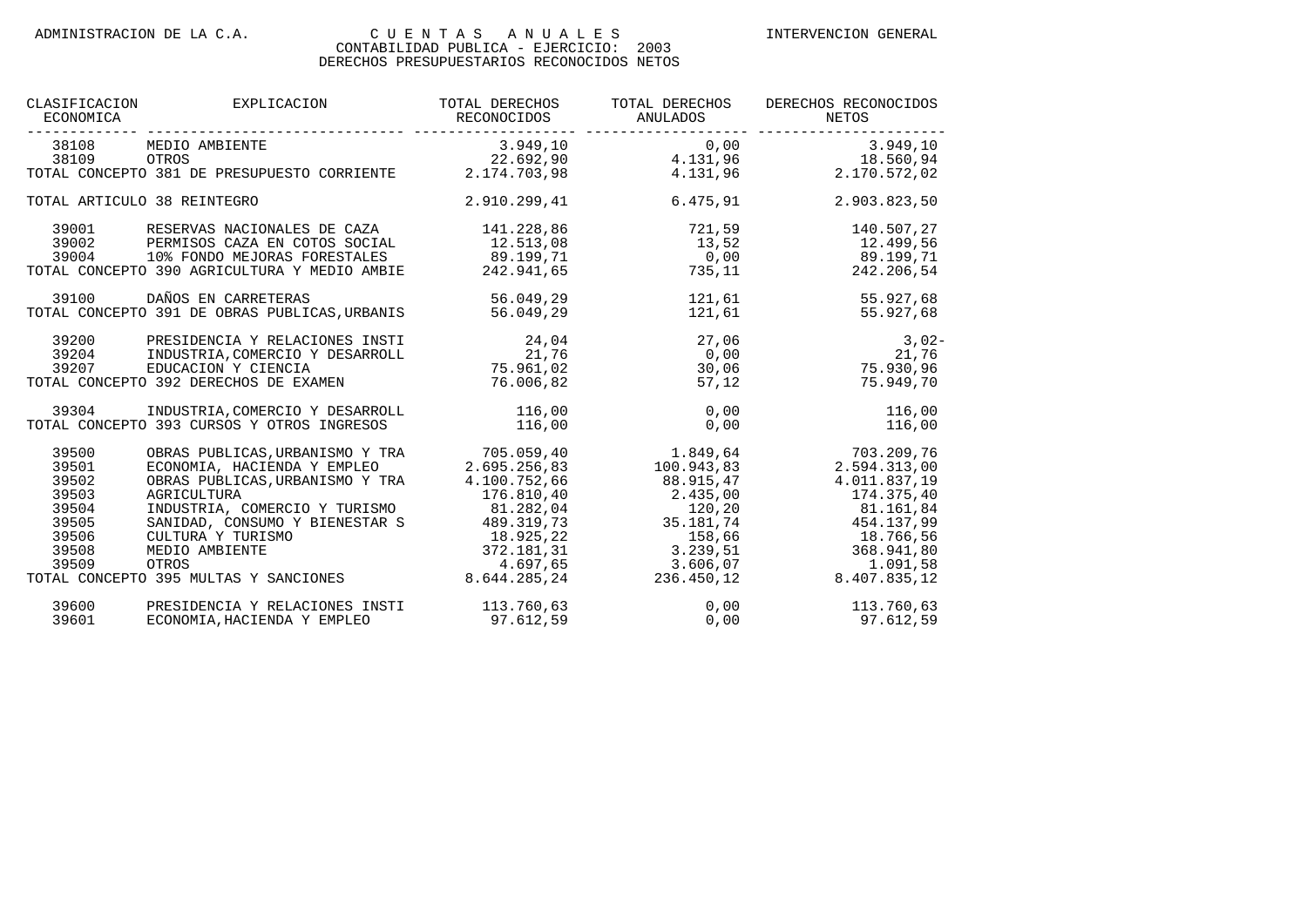| CLASIFICACION<br>ECONOMICA                                                    | EXPLICACION                                                                                                                                                                                                                                                                                                  | TOTAL DERECHOS<br>RECONOCIDOS | TOTAL DERECHOS<br>ANULADOS              | DERECHOS RECONOCIDOS<br>NETOS                                                                                                                                                                                                                                                                     |
|-------------------------------------------------------------------------------|--------------------------------------------------------------------------------------------------------------------------------------------------------------------------------------------------------------------------------------------------------------------------------------------------------------|-------------------------------|-----------------------------------------|---------------------------------------------------------------------------------------------------------------------------------------------------------------------------------------------------------------------------------------------------------------------------------------------------|
| 39602<br>39603<br>39604<br>39605<br>39606<br>39607<br>39608<br>39609<br>39613 | OBRAS PUBLICAS, URBANISMO Y TRA 51.693,32<br>AGRICULTURA 243.632,70<br>INDUSTRIA, COMERCIO Y DESARROLL 3.718,43<br>SANIDAD, CONSUMO Y BIENESTAR SO 510,22<br>CULTURA Y TURISMO 46.975,49<br>EDUCACION Y CIENCIA 8.528,36<br>MEDIO AMBIENTE<br>ISVA<br>TOTAL CONCEPTO 396 INGRESOS DIVERSOS RECUR. 647.480,62 | 3.136,86                      | ---------------<br>0,00<br>0,00<br>0,00 | -----------<br>51.693,32<br>$0,00$<br>$0,00$<br>$0,00$<br>$0,00$<br>$0,00$<br>$0,00$<br>$0,00$<br>$0,00$<br>$0,00$<br>$0,00$<br>$0,00$<br>$0,00$<br>$0,00$<br>$0,00$<br>$0,00$<br>$0,00$<br>$0,00$<br>$0,00$<br>8.528,36<br>60.547,50<br>$0,00$<br>0,00<br>0,00<br>3.136,86<br>0,00<br>647.480,62 |
| 39802                                                                         | INTERESES DE DEMORA<br>TOTAL CONCEPTO 398 RECARGO DE APREMIO Y DEMO 485.820,28                                                                                                                                                                                                                               | 485.820,28 324.544,68         | 324.544,68                              | 161.275,60<br>161.275.60                                                                                                                                                                                                                                                                          |
|                                                                               | TOTAL ARTICULO 39 OTROS INGRESOS                                                                                                                                                                                                                                                                             | 10.152.699.90                 | 561.908.64                              | 9.590.791.26                                                                                                                                                                                                                                                                                      |
|                                                                               | TOTAL CAPITULO 3 TASAS Y OTROS INGRESOS                                                                                                                                                                                                                                                                      | 106.481.479,63                | 1.196.204,84                            | 105.285.274,79                                                                                                                                                                                                                                                                                    |
| 40002<br>40003<br>40005                                                       | FONDO DE SUFICIENCIA 603.615.920,00<br>P.I.E. INGRESOS GENERALES EJ.<br>FONDO GARANTIA EJ.ANTERIOR 17.629.062,37<br>TOTAL CONCEPTO 400 INGRESOS DEL ESTADO FINAN 829.697.343,08                                                                                                                              | 8.452.360,71                  | 0,00                                    | $0,00$ 803.615.920,00<br>0,00 8.452.360,71<br>0,00 17.629.062,37<br>829.697.343,08                                                                                                                                                                                                                |
| 40140                                                                         | ASISTENCIA SANITARIA DE LA SEG<br>TOTAL CONCEPTO 401 SERVICIOS TRANSFERIDOS                                                                                                                                                                                                                                  | 1.757.722,88<br>1.757.722,88  | 0,00                                    | 0,00<br>1.757.722,88<br>1.757.722,88                                                                                                                                                                                                                                                              |
| 40300<br>40301<br>40304<br>40309                                              | AYUDAS COMPLEMENTARIAS PAC 752.887,19<br>GASTOS INTERVENCION MERCADO 916.697,03<br>ESTADISTICA AGRARIA<br>OTROS<br>TOTAL CONCEPTO 403 SUBVENCIONES DE AGRICULTU 1.947.978,35                                                                                                                                 | 194.254,13<br>84.140,00       |                                         | $\begin{array}{llll} 0\, , 00 & 752\, .887\, , 19 \\ 0\, , 00 & 916\, .697\, , 03 \\ 0\, , 00 & 194\, .254\, , 13 \\ 0\, , 00 & 84\, .140\, , 00 \\ 0\, , 00 & 1\, .947\, .978\, , 35 \end{array}$                                                                                                |
| 40400<br>40401                                                                | PLAN F.I.P.<br>GUARDERIAS INFANTILES                                                                                                                                                                                                                                                                         |                               |                                         | $14.579.560,00 \qquad \qquad 293.823,82 \qquad \qquad 14.285.736,18 \nonumber \\ 630.621,53 \qquad \qquad 0,00 \qquad \qquad 630.621,53$                                                                                                                                                          |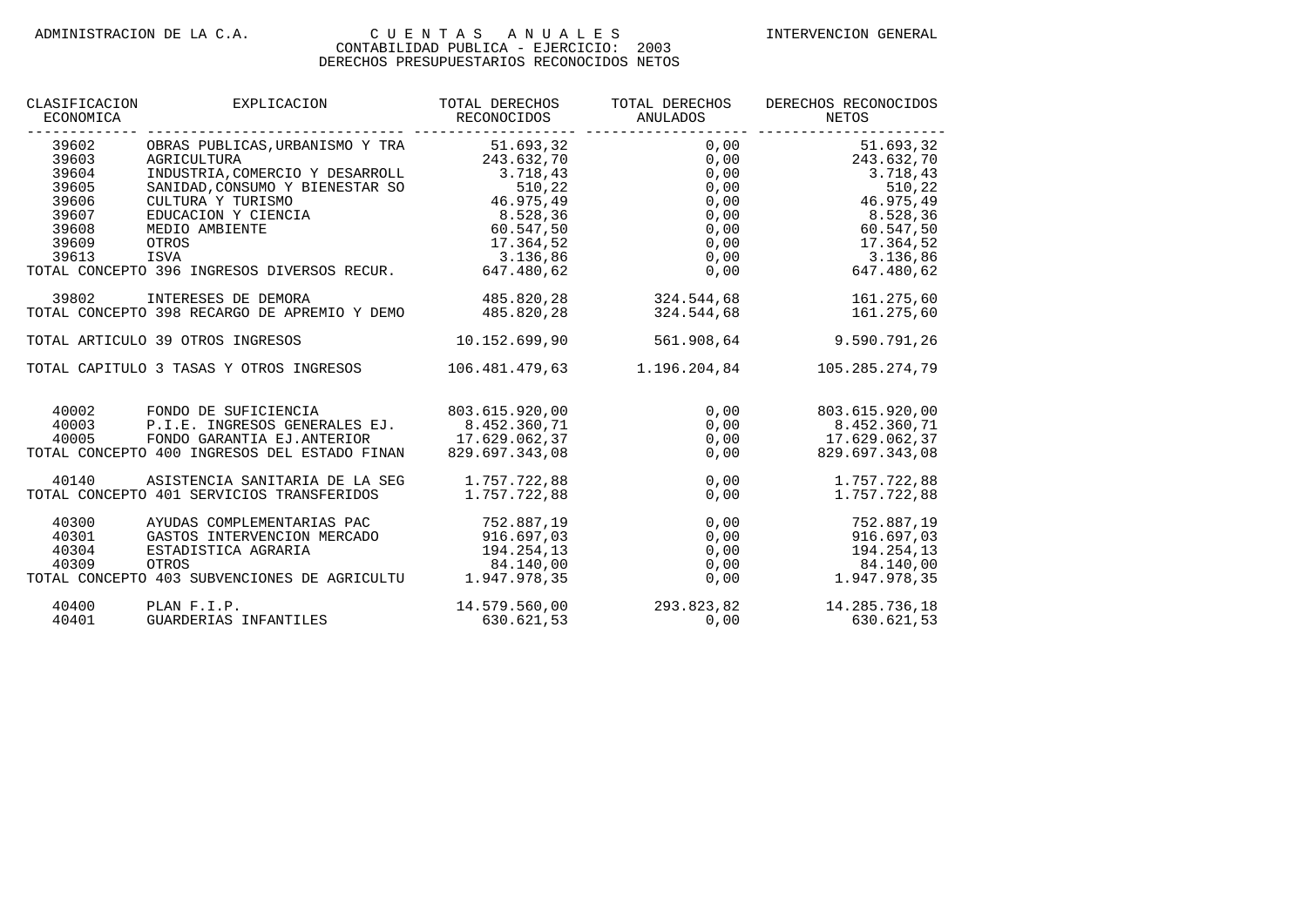| CLASIFICACION<br>ECONOMICA | EXPLICACION                                                                                                                   | TOTAL DERECHOS<br>RECONOCIDOS<br>______________________________ | TOTAL DERECHOS<br>ANULADOS                                                                                                       | DERECHOS RECONOCIDOS<br>NETOS            |
|----------------------------|-------------------------------------------------------------------------------------------------------------------------------|-----------------------------------------------------------------|----------------------------------------------------------------------------------------------------------------------------------|------------------------------------------|
| 40403                      | PENSIONES ANCIANOS Y ENFERMOS                                                                                                 | 500.825,70                                                      | 0,00                                                                                                                             | 500.825,70                               |
| 40404<br>40405             | ACTUACIONES DE DROGODEPENDENC                                                                                                 |                                                                 | $840.665,00$<br>$840.665,00$<br>$146.368,36$<br>$146.313,26$<br>$1.773.625,00$<br>$1.773.625,00$<br>$1.773.686,66$<br>$1.732,63$ | 840.665,00                               |
| 40405                      | PLAN DESARROLLO GITANO                                                                                                        |                                                                 |                                                                                                                                  | 55.954,19                                |
| 40406                      | PREST. BASICAS SERV. SOCIALES                                                                                                 |                                                                 |                                                                                                                                  | 3.014.590.84                             |
| 40407                      | PLAN GERONTOLOGICO                                                                                                            |                                                                 |                                                                                                                                  | 1.773.625,00                             |
| 40409                      | ERRADICACION DE LA POBREZA                                                                                                    | 107.068,66                                                      | 17.822,63                                                                                                                        | 89.246,03                                |
| 40410                      | PLAN INTEGRAL PERSONAS DISCAPA                                                                                                | 187.963,08                                                      | 0,00                                                                                                                             | 187.963,08                               |
| 40411                      | APOYO A FAMILIAS MONOPARENTALE                                                                                                | 39.512,32                                                       | 0,00                                                                                                                             | 39.512,32                                |
| 40413                      | INFORMACION S/ACCION SOCIAL                                                                                                   |                                                                 | 0,00                                                                                                                             | 12.020,00                                |
| 40414                      | ORIENTACION FAMILIAR                                                                                                          | 12.020,00<br>373.799,64                                         | 0,00                                                                                                                             | 373.799,64                               |
| 40415                      | VIOLENCIA FAMILIAR                                                                                                            | 59.159,68                                                       | 0,00                                                                                                                             | 59.159,68                                |
| 40416                      | MENORES INFRACTORES                                                                                                           | 138.768,46                                                      | 0,00                                                                                                                             | 138.768,46                               |
| 40417                      | APOYO CREACION EMPLEO COOPERAT                                                                                                | 326.794,82                                                      | 0,00<br>0,00<br>6.481,91                                                                                                         | 326.794,82                               |
| 40418                      | VOLUNTARIADO, PLAN ESTATAL                                                                                                    | 239.360,23                                                      |                                                                                                                                  | 232.878,32                               |
|                            | 40419 PLAN INTEGRACION SOCIAL INMIGR 130.681,43 0,00<br>TOTAL CONCEPTO 404 SUBV.TRABAJO Y ASUNTOS SO 23.151.107,17 458.264,95 |                                                                 |                                                                                                                                  | 130.681,43                               |
|                            |                                                                                                                               |                                                                 |                                                                                                                                  | 22.692.842,22                            |
| 40502                      | PREVENCION SIDA                                                                                                               | 182.586,70                                                      | 0,00                                                                                                                             | 182.586,70                               |
| 40504                      | PREVENCION ENFERMEDADES EMERGE                                                                                                | 60.308,09                                                       | 0,00                                                                                                                             | 60.308,09                                |
| 40509                      | OTRAS SUBVENCIONES CORRIENTES 571.794,00                                                                                      |                                                                 | 0,00                                                                                                                             | 571.794,00                               |
|                            | TOTAL CONCEPTO 405 SUBVENCIONES SANIDAD Y CO                                                                                  | 814.688,79                                                      | 0,00                                                                                                                             | 814.688,79                               |
| 40701                      | LIBRO Y BIBLIOTECAS                                                                                                           | 34.057,35                                                       | 0,00                                                                                                                             | 34.057,35                                |
| 40704                      | CONFEDERACION APAS Y COLECTIVO                                                                                                | 20.354,27                                                       | 0,00                                                                                                                             | 20.354,27                                |
| 40705                      | JUBIL.PERS.DOCENTE D.T.9 LOGS                                                                                                 | 649.843,54                                                      | 0,00                                                                                                                             | 649.843,54                               |
| 40708                      | OTRAS SUBV. EDUCACION CIENCIA 782.863,78                                                                                      |                                                                 | 0,00                                                                                                                             | 782.863,78                               |
| 40709                      | OTRAS SUBV. CORRIENTES                                                                                                        | 77.367,00                                                       | 0,00                                                                                                                             | 77.367,00                                |
|                            | TOTAL CONCEPTO 407 SUBV. EDUCACION Y CIENCIA, 1.564.485,94                                                                    |                                                                 | 0,00                                                                                                                             | 1.564.485,94                             |
| 40900                      | FORMACION CONTINUA                                                                                                            | 913.767,62                                                      | 0,00                                                                                                                             | 913.767,62                               |
| 40909                      | OTRAS SUBV. CORRIENTES                                                                                                        | 6.413, 40                                                       | 0,00                                                                                                                             | 6.413,40                                 |
|                            | TOTAL CONCEPTO 409 OTRAS SUBV.DE AA.PP. 920.181,02                                                                            |                                                                 |                                                                                                                                  | 0,00<br>920.181,02                       |
|                            | TOTAL ARTICULO 40 DEL ESTADO                                                                                                  |                                                                 |                                                                                                                                  | 859.853.507,23 458.264,95 859.395.242,28 |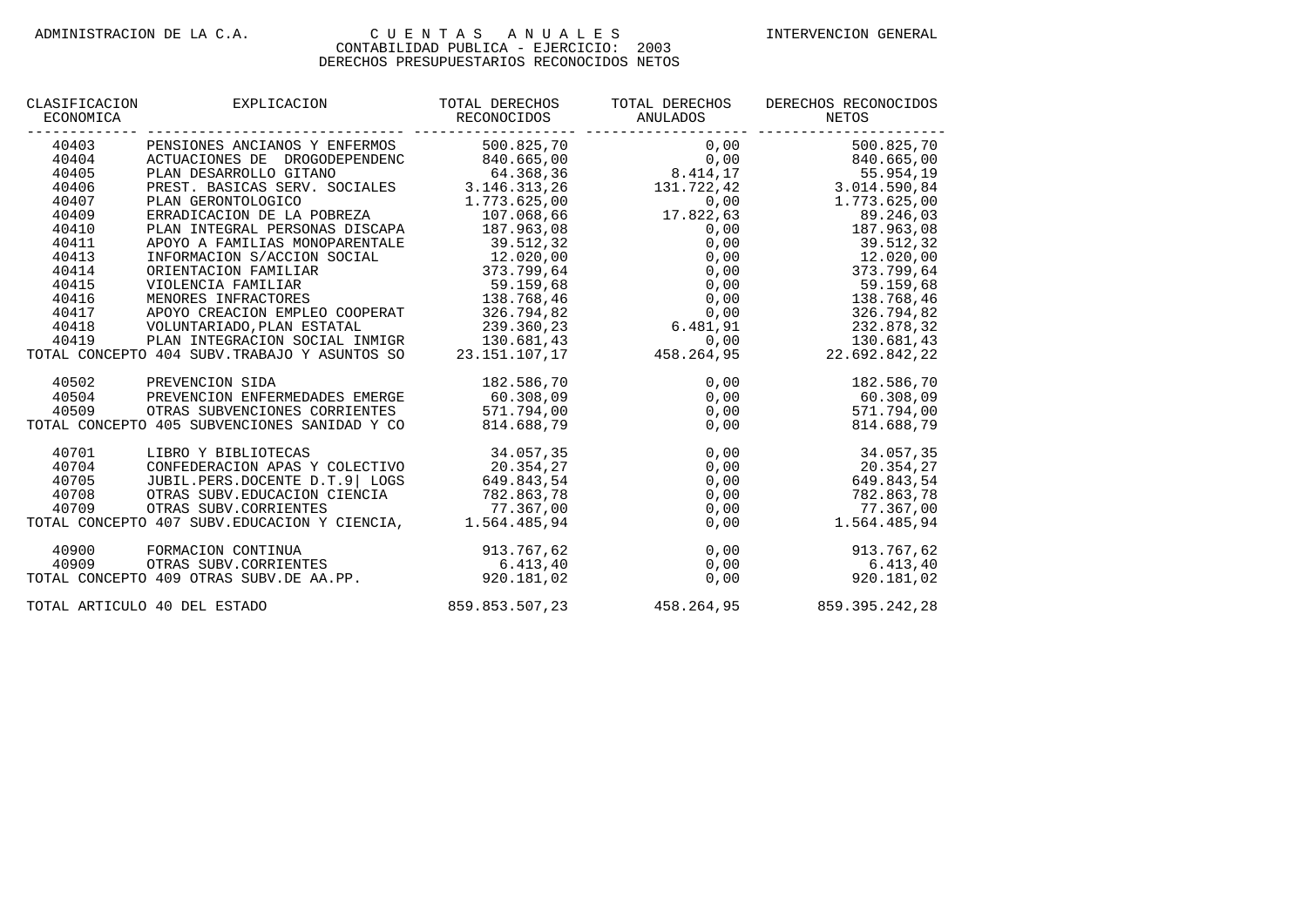| CLASIFICACION<br>ECONOMICA                                           | EXPLICACION                                                                                                                                                                                                                                                                                | TOTAL DERECHOS<br>RECONOCIDOS                                                                                        | TOTAL DERECHOS<br>ANULADOS           | DERECHOS RECONOCIDOS<br>NETOS                                                                                                                                                                                                                                          |
|----------------------------------------------------------------------|--------------------------------------------------------------------------------------------------------------------------------------------------------------------------------------------------------------------------------------------------------------------------------------------|----------------------------------------------------------------------------------------------------------------------|--------------------------------------|------------------------------------------------------------------------------------------------------------------------------------------------------------------------------------------------------------------------------------------------------------------------|
| ---------<br>41209<br>41212                                          | OTRAS SUBVENCIONES CORRIENTES<br>IAJ<br>TOTAL CONCEPTO 412 INSTITUTO ARAGONES DE EMP                                                                                                                                                                                                       | 77.132,11                                                                                                            | 0,00                                 | 77.132,11                                                                                                                                                                                                                                                              |
| 41300<br>41301<br>41302<br>41304<br>41305<br>41308<br>41309<br>41320 | INTEGRACION LABORAL MINUSVALID<br>E.T.CULTURA Y TURISMO<br>PROMOCION Y EMPLEO AUTONOMO<br>AYUDAS JUBILACION Y REESTRUCTU<br>PROMOCION EMPLEO<br>MODERNIZACION DE S.P.E.<br>OTRAS SUBVENCIONES CORRIENTES<br>CTROS. NACIONALES FORMAC. OCUP<br>TOTAL CONCEPTO 413 INSTITUTO NACIONAL DE EMP | 451.718,14<br>1.402.860,00<br>940.000,00<br>27.560.080,00<br>868.000,00<br>323.084.64<br>272.079,80<br>37.925.032.58 | 0,00<br>0,00<br>0,00<br>9.419.596,22 | $\begin{array}{cccc} 6.107.210\,, 00 & 0\,, 00 & 6.107.210\,, 00 \\ 451.718\,, 14 & 24.305\,, 87 & 427.412\,, 27 \end{array}$<br>1.402.860,00<br>34.231,65 905.768,35<br>9.361.058,70 18.199.021,30<br>868.000,00<br>323.084,64<br>0,00<br>272.079,80<br>28.505.436.36 |
| 41609                                                                | OTRAS SUBVENCIONES CORRIENTES<br>TOTAL CONCEPTO 416 INSTITUTO NACIONAL DE CON                                                                                                                                                                                                              | 11.387,89                                                                                                            | $11.387,89$ 0,00<br>0,00             | 11.387,89<br>11.387,89                                                                                                                                                                                                                                                 |
| 41900<br>41908                                                       | FOMENTO APOYO A LA ACTIVIDAD D<br>OTRAS SUBV. CORRIENTES<br>TOTAL CONCEPTO 419 OTROS ORGANISMOS AUTONOMO                                                                                                                                                                                   | 198.764,24 35.709,62<br>49.751,56 0,00<br>248.515,80                                                                 | 35.709,62                            | 163.054,62<br>49.751,56<br>212.806,18                                                                                                                                                                                                                                  |
|                                                                      | TOTAL ARTICULO 41 ORGANISMOS AUTONOMOS ADMI 38.343.332.76                                                                                                                                                                                                                                  |                                                                                                                      | 9.455.305.84                         | 28.888.026.92                                                                                                                                                                                                                                                          |
| 42000                                                                | PROGRAMA DE AHORRO E INCAPACID<br>TOTAL CONCEPTO 420 INSTITUTO NACIONAL DE LA                                                                                                                                                                                                              | 8.168.116,59<br>8.168.116,59                                                                                         | 0,00<br>0,00                         | 8.168.116,59<br>8.168.116,59                                                                                                                                                                                                                                           |
|                                                                      | TOTAL ARTICULO 42 DE LA SEGURIDAD SOCIAL                                                                                                                                                                                                                                                   | 8.168.116,59                                                                                                         | 0,00                                 | 8.168.116,59                                                                                                                                                                                                                                                           |
| 46000<br>46001<br>46002                                              | DIPUTACION PROV. DE HUESCA<br>DIPUTACION PROVINCIAL DE ZARAG<br>DIPUTACION PROVINCIAL DE TERUE<br>TOTAL CONCEPTO 460 DE DIPUTACIONES                                                                                                                                                       | 5.136.742,27<br>4.121.193,28<br>3.478.801,80<br>12.736.737,35                                                        | 0,00<br>0,00<br>0,00<br>0,00         | 5.136.742,27<br>4.121.193.28<br>3.478.801,80<br>12.736.737,35                                                                                                                                                                                                          |
| 46109                                                                | OTRAS SUBVENCIONES CORRIENTES<br>TOTAL CONCEPTO 461 DE AYUNTAMIENTOS                                                                                                                                                                                                                       | 22.217,72<br>22.217,72                                                                                               | 0,00<br>0,00                         | 22.217,72<br>22.217,72                                                                                                                                                                                                                                                 |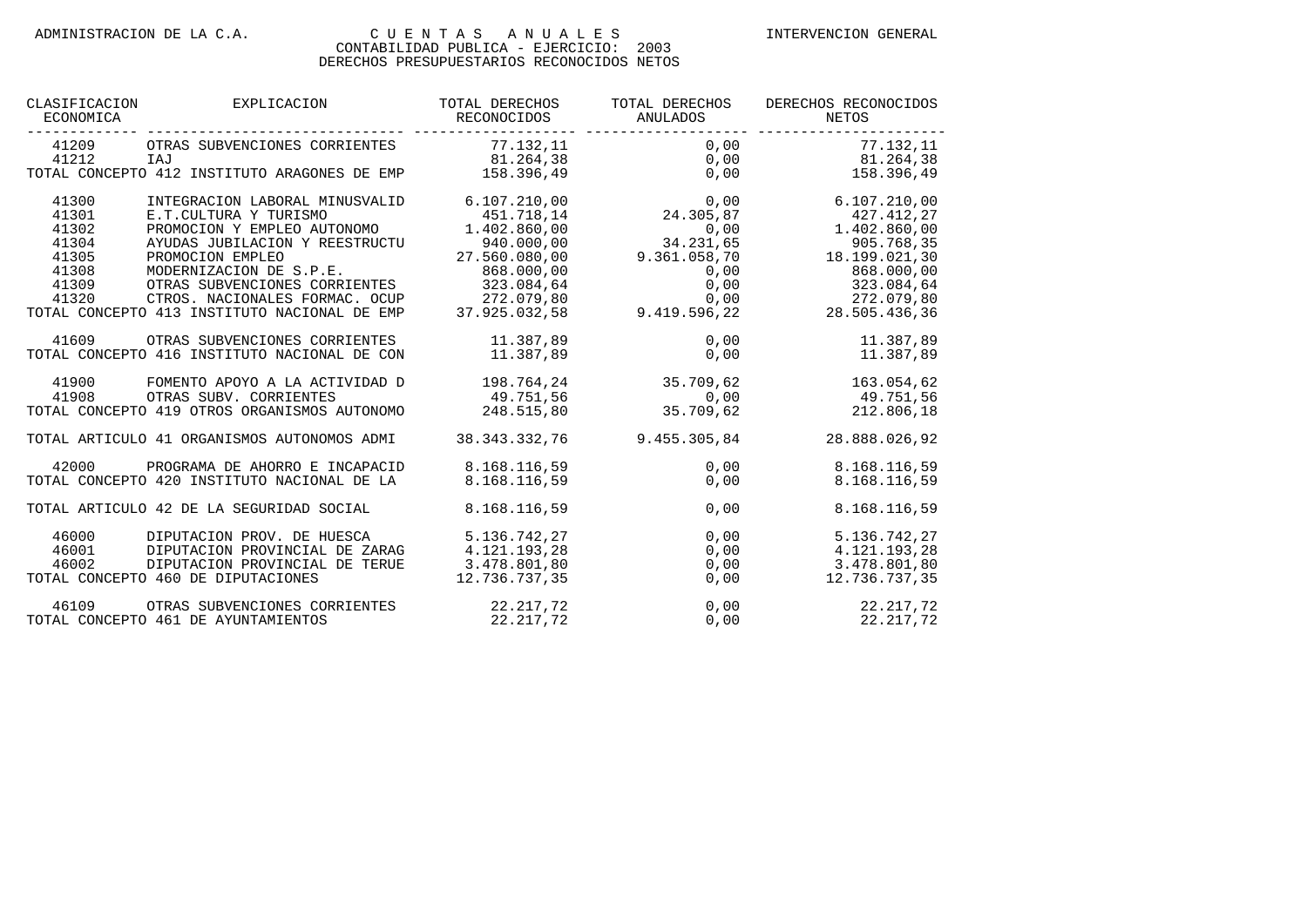| CLASIFICACION<br>ECONOMICA | EXPLICACION                                                                                                                                                                           | TOTAL DERECHOS<br>RECONOCIDOS                          | TOTAL DERECHOS<br><b>ANULADOS</b> | DERECHOS RECONOCIDOS<br>NETOS                                                      |
|----------------------------|---------------------------------------------------------------------------------------------------------------------------------------------------------------------------------------|--------------------------------------------------------|-----------------------------------|------------------------------------------------------------------------------------|
|                            | TOTAL ARTICULO 46 DE CORPORACIONES LOCALES 12.758.955,07 0,00 12.758.955,07                                                                                                           |                                                        |                                   |                                                                                    |
|                            | 48001 JUEGOS ESCOLARES<br>TOTAL CONCEPTO 480 APORTAC. DE FAMIL. Y OTRA                                                                                                                | 88.554,45                                              | 88.554,45                         | 0,00<br>88.554,45<br>0,00<br>88.554,45                                             |
|                            | TOTAL ARTICULO 48 DE FAMIL. E INST. S.F. LU 88.554,45                                                                                                                                 |                                                        | 0,00                              | 88.554,45                                                                          |
|                            | 49100 AGRICULTURA (PAC)<br>TOTAL CONCEPTO 491 FEOGA- SECCION GARANTIA 454.715.740,45                                                                                                  | 454.715.740,45                                         | 0,00                              | $0,00$ 454.715.740,45<br>454.715.740,45                                            |
| 49301                      | FSE OBJETIVO 3 12.187.923,33<br>INICIATIVA COMUNITARIA EQUAL 20.209,30<br>O 493 FONDO SOCIAL EUROPEO 12.208.132,63<br>49300 FSE OBJETIVO 3<br>TOTAL CONCEPTO 493 FONDO SOCIAL EUROPEO |                                                        | 0,00                              | $0,00$ 12.187.923,33<br>20.209,30<br>$0,00$ 12.208.132,63                          |
|                            | 49900 U.E. (PUNTO INFORMACION EUROPE 20.000,00<br>TOTAL CONCEPTO 499 OTRAS SUBV. DEL EXTERIOR                                                                                         | 20.000.00                                              | 0,00                              | 20.000,00<br>0,00<br>20.000,00                                                     |
|                            | TOTAL ARTICULO 49 DEL EXTERIOR                                                                                                                                                        | 466.943.873.08                                         | 0,00                              | 466.943.873,08                                                                     |
|                            | TOTAL CAPITULO 4 TRANSFERENCIAS CORRIENTES 1.386.156.339,18 9.913.570,79                                                                                                              |                                                        |                                   | 1.376.242.768,39                                                                   |
| 52000<br>52001<br>52009    | INTERESES<br>SERVICIOS PROV. DE HACIENDA<br>INTERESES<br>DEL ISVA<br>TOTAL CONCEPTO 520 INGRESOS FINANCIEROS                                                                          | 3.846.933,75<br>33.155,07<br>20.097,39<br>3.900.186,21 | 0.00<br>0,00                      | 3.846.933,75<br>$0,00$<br>74,24<br>33.155,07<br>20.023,15<br>74,24<br>3.900.111,97 |
|                            | TOTAL ARTICULO 52 INTERESES DE DEPOSITO                                                                                                                                               | 3.900.186,21                                           |                                   | 74,24<br>3.900.111,97                                                              |
| 53000                      | DE ORGANISMOS Y EMPRESAS<br>TOTAL CONCEPTO 530 DIVIDENDOS PART. SOCIALES                                                                                                              | 179.651,38<br>179.651.38                               | 0,00<br>0,00                      | 179.651,38<br>179.651,38                                                           |
|                            | TOTAL ARTICULO 53 DIVIDENDOS                                                                                                                                                          | 179.651,38                                             | 0,00                              | 179.651,38                                                                         |
| 54000                      | PRESIDENCIA Y RELACIONES INSTI                                                                                                                                                        | 639.355,95                                             | 0,00                              | 639.355,95                                                                         |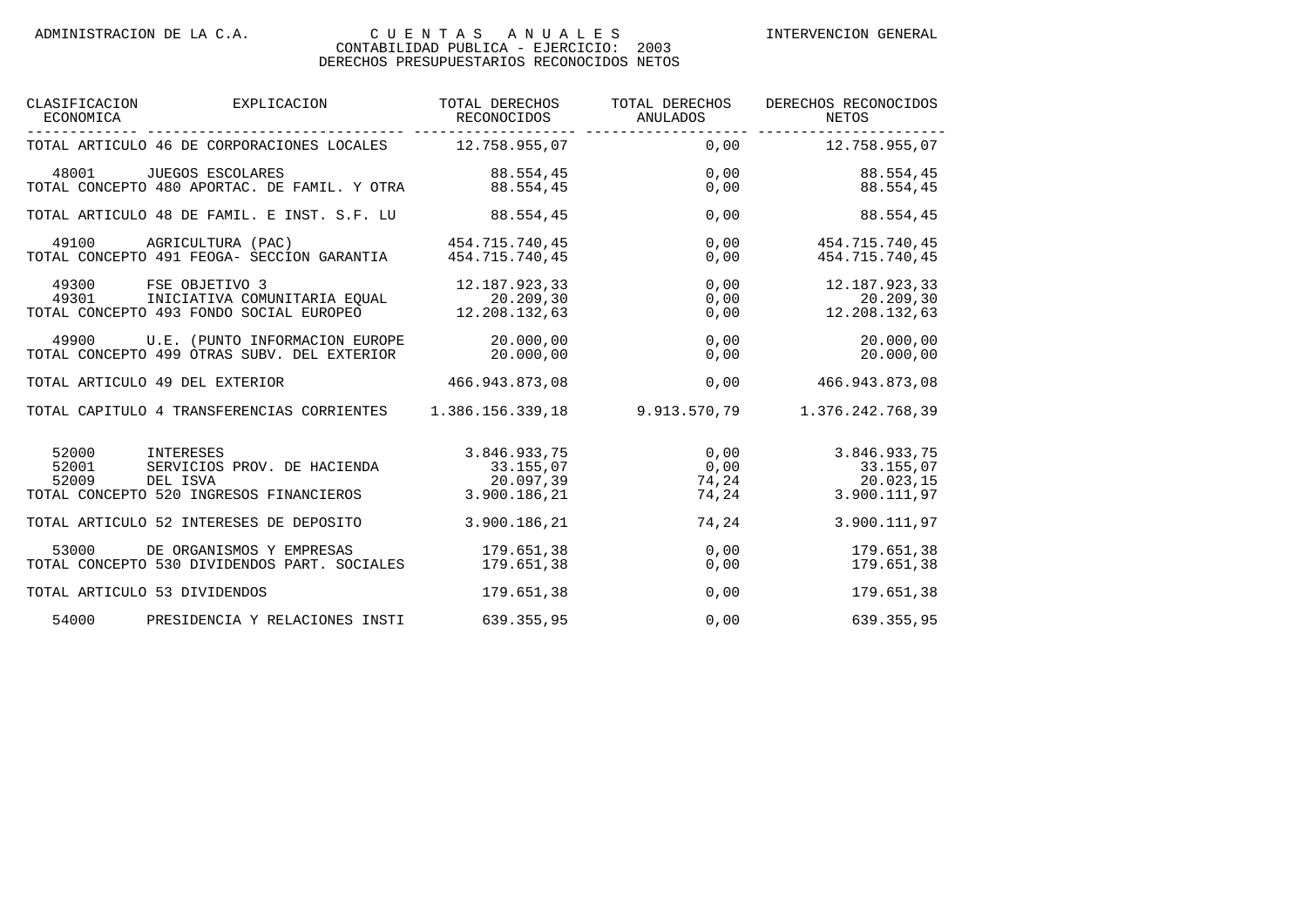| CLASIFICACION<br>ECONOMICA                                              | EXPLICACION                                                                                                                                                                                                                                                                             | TOTAL DERECHOS<br>RECONOCIDOS                                                    | TOTAL DERECHOS<br>ANULADOS            | DERECHOS RECONOCIDOS<br>NETOS                                                             |
|-------------------------------------------------------------------------|-----------------------------------------------------------------------------------------------------------------------------------------------------------------------------------------------------------------------------------------------------------------------------------------|----------------------------------------------------------------------------------|---------------------------------------|-------------------------------------------------------------------------------------------|
| 54001                                                                   | ECONOMIA, HACIENDA-ALOUILER DE 20.875, 01<br>34006 CULTURA Y TURISMO-ALQUILER INM<br>54006 CULTURA Y TURISMO-ALQUILER INM<br>54008 ARRENDAMIENTO DE LOCALES<br>54009 ALQUILER VVDAS DEL I.S.V.A<br>54009 ALQUILER VVDAS DEL I.S.V.A<br>70TAL CONCEPTO 540 ALQUILER Y PTOS. INMUEBLE<br> |                                                                                  |                                       | $0,00$ 20.875,01                                                                          |
|                                                                         |                                                                                                                                                                                                                                                                                         |                                                                                  |                                       |                                                                                           |
|                                                                         | TOTAL ARTICULO 54 RENTA DE INMUEBLES                                                                                                                                                                                                                                                    | 1.021.027,79                                                                     | 28,50                                 | 1.020.999,29                                                                              |
| 55001                                                                   | CANONES CONCESIONARIOS<br>TOTAL CONCEPTO 550 REFORMA Y DESARROLLO AGRA                                                                                                                                                                                                                  | 3.500.566, 10<br>3.500.566,10                                                    |                                       | 160,56<br>3.500.405,54<br>160, 56<br>3.500.405,54                                         |
| 55100                                                                   | INGRESOS PRODUCTOS<br>TOTAL CONCEPTO 551 ESCUELAS CAPACITACION AGR 6.395,30                                                                                                                                                                                                             | 8.395, 30                                                                        | 0,00<br>0, 00                         | 8.395,30<br>8.395,30                                                                      |
| 55200<br>55201<br>55203<br>55204<br>55209                               | INVESTIGACION AGRARIA<br>PRODUCCION AGRARIA $7.459,20$<br>DE PROTECCION Y GESTION MONTES 1.059.571,51 $46.085,84$ 1.013.485,67<br>TECNOLOGIA AGRARIA 12.376,57<br>DE OTROS APROVECHAMIENTOS 13.926,53<br>TOTAL CONCEPTO 552 APROVECHAMIENTOS ESPECIAL                                   | 79.098,46                                                                        | 0, 00<br>$1.172.432.27$ $46.085.84$   | 79.098,46<br>0,00 12.376,57<br>0,00 13.926,53<br>1.126.346,43                             |
| 55300<br>55301<br>55302<br>55303<br>55309<br>TOTAL CONCEPTO 553 CANONES | CANONES DE I.T.V. PRIVADAS<br>CANONES DE EXPLOTACION HOSPEDE<br>DE PRESIDENCIA Y RELACIONES IN<br>CULTURA Y TURISMO<br>OTROS                                                                                                                                                            | 3.011.215,35<br>36.057,30<br>20.542,43<br>67.902,72<br>10.730,34<br>3.146.448,14 | 76,71<br>0,00<br>0,00<br>0,00<br>0,00 | 3.011.138,64<br>36.057,30<br>20.542,43<br>67.902,72<br>10.730,34<br>3.146.371,43<br>76,71 |
|                                                                         | 55909 OTROS APROVECHAMIENTOS<br>TOTAL CONCEPTO 559 DEL I.S.V.A.                                                                                                                                                                                                                         | 5.712,02<br>5.712,02                                                             | 0,00<br>0,00                          | 5.712,02<br>5.712,02                                                                      |
|                                                                         | TOTAL ARTICULO 55 PTOS.CONCESIONES Y APROV.                                                                                                                                                                                                                                             |                                                                                  | 7.833.553,83 46.323,11                | 7.787.230,72                                                                              |
| 59000<br>59003                                                          | VVDAS. PROMOCION PUBLICA<br>VENTA DE LOCALES                                                                                                                                                                                                                                            | 6.115.075,75<br>15.856,88                                                        | $14.322, 31$<br>0,00                  | 6.100.753,44<br>15.856,88                                                                 |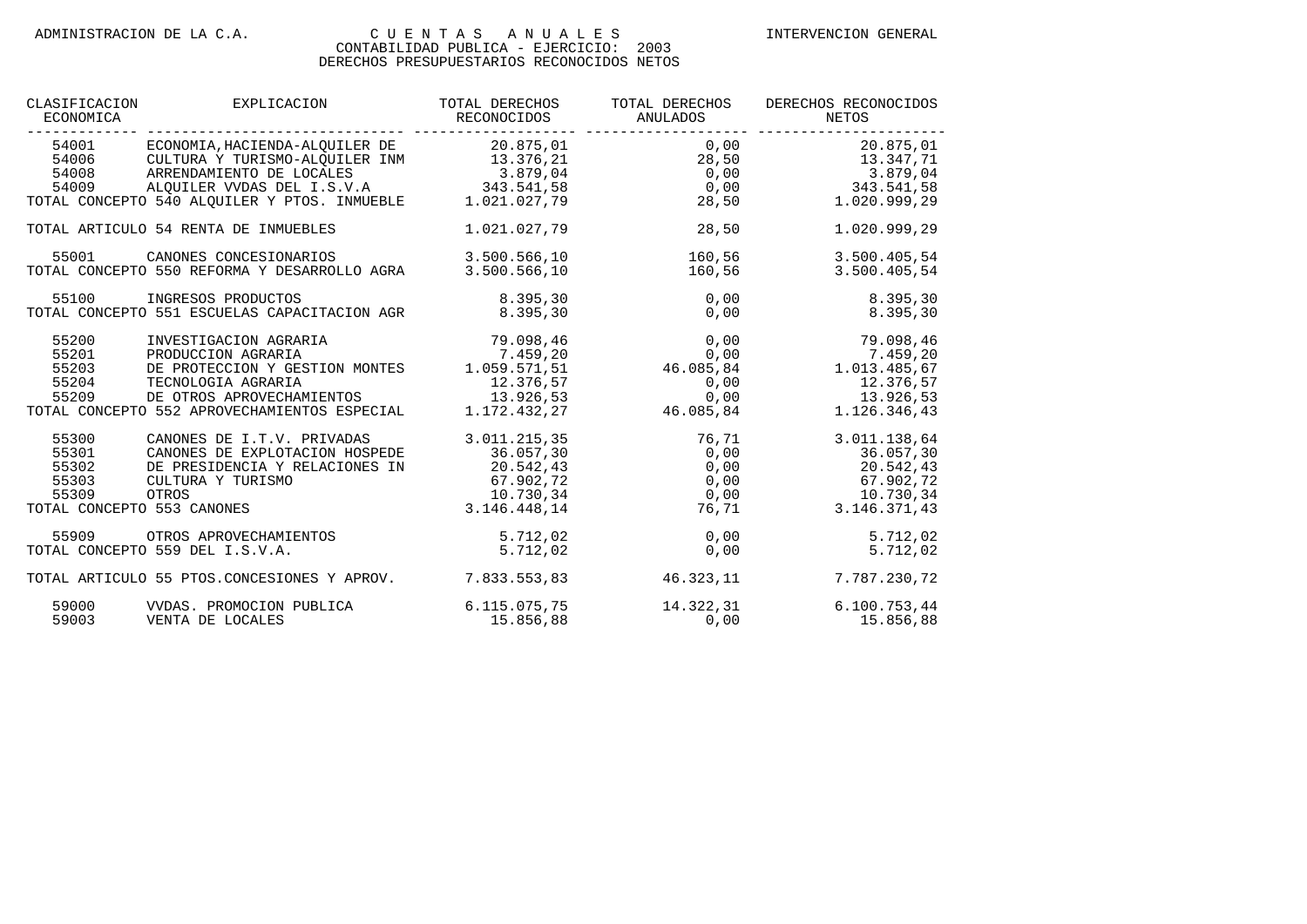| CLASIFICACION<br>ECONOMICA                     | EXPLICACION                                                                                                                    | TOTAL DERECHOS                                             | TOTAL DERECHOS<br>RECONOCIDOS ANULADOS | DERECHOS RECONOCIDOS<br>NETOS                                                                |
|------------------------------------------------|--------------------------------------------------------------------------------------------------------------------------------|------------------------------------------------------------|----------------------------------------|----------------------------------------------------------------------------------------------|
|                                                | TOTAL CONCEPTO 590 OTROS INGRESOS PATRIMONIA 6.130.932,63 14.322,31 6.116.610,32                                               |                                                            |                                        |                                                                                              |
|                                                | 59100 VVDAS. PROMOCION PUBLICA 6.730,06 6 0,00<br>TOTAL CONCEPTO 591 ECONOMIA, HACIENDA Y EMPLE 6.730,06 6 0,00                |                                                            |                                        | 6.730,06<br>6.730,06                                                                         |
|                                                | TOTAL ARTICULO 59 OTROS INGRESOS PATRIMONIA 6.137.662,69                                                                       |                                                            | 14.322,31                              | 6.123.340,38                                                                                 |
|                                                | TOTAL CAPITULO 5 INGRESOS PATRIMONIALES 19.072.081,90                                                                          |                                                            |                                        | 60.748,16 19.011.333,74                                                                      |
| 60003<br>60009<br>60012                        | AGRICULTURA<br>DEL I.S.V.A.<br>ECONOMIA HACIENDA Y EMPLEO $5.002,20$ $0,00$<br>TOTAL CONCEPTO 600 VENTA DE TERRENOS 362.622,04 |                                                            | 84.681,95                              | $4.332,99$<br>353.286,85<br>363.286,85<br>84.681,95<br>268.604,90<br>5.002, 20<br>277.940,09 |
| TOTAL ARTICULO 60 DE TERRENOS                  |                                                                                                                                | 362.622,04                                                 | 84.681,95                              | 277.940,09                                                                                   |
| 61000                                          | VENTA DE INVERSIONES REALES (V 4.399,00<br>TOTAL CONCEPTO 610 VENTA DE INVERSIONES REAL                                        | 4.399,00                                                   | 0,00                                   | 4.399,00<br>0,00<br>4.399,00                                                                 |
|                                                | TOTAL ARTICULO 61 DE LAS DEMAS INVERSIONES 4.399,00                                                                            |                                                            | 0,00                                   | 4.399,00                                                                                     |
|                                                | TOTAL CAPITULO 6 ENAJENACION INVERSIONES R 367.021,04                                                                          |                                                            | 84.681,95                              | 282.339,09                                                                                   |
| 70002 CONVENIO AVE<br>TOTAL CONCEPTO 700 F.C.I |                                                                                                                                | 9.000.000,00<br>9.000.000.00                               | 0,00<br>0,00                           | 9.000.000.00<br>9.000.000.00                                                                 |
|                                                | 70209 OTRAS SUBV. DE CAPITAL 2.246.940,00<br>TOTAL CONCEPTO 702 SUBV. DE MEDIO AMBIENTE                                        | 2.246.940,00                                               | 0,00<br>0,00                           | 2.246.940,00<br>2.246.940,00                                                                 |
| 70401<br>70402                                 | MEDIDAS ANTICONTAMINANTES<br>PLAN DE VIVIENDA<br>70409 OTRAS SUBV.DE CAPITAL<br>TOTAL CONCEPTO 704 SUBV.DE FOMENTO             | 51.155,84<br>5.334.003,89<br>5.228.406,65<br>10.613.566.38 |                                        | 0,00 51.155,84<br>0,00 5.334.003,89<br>0,00 5.228.406,65<br>0,00 10.613.566,38               |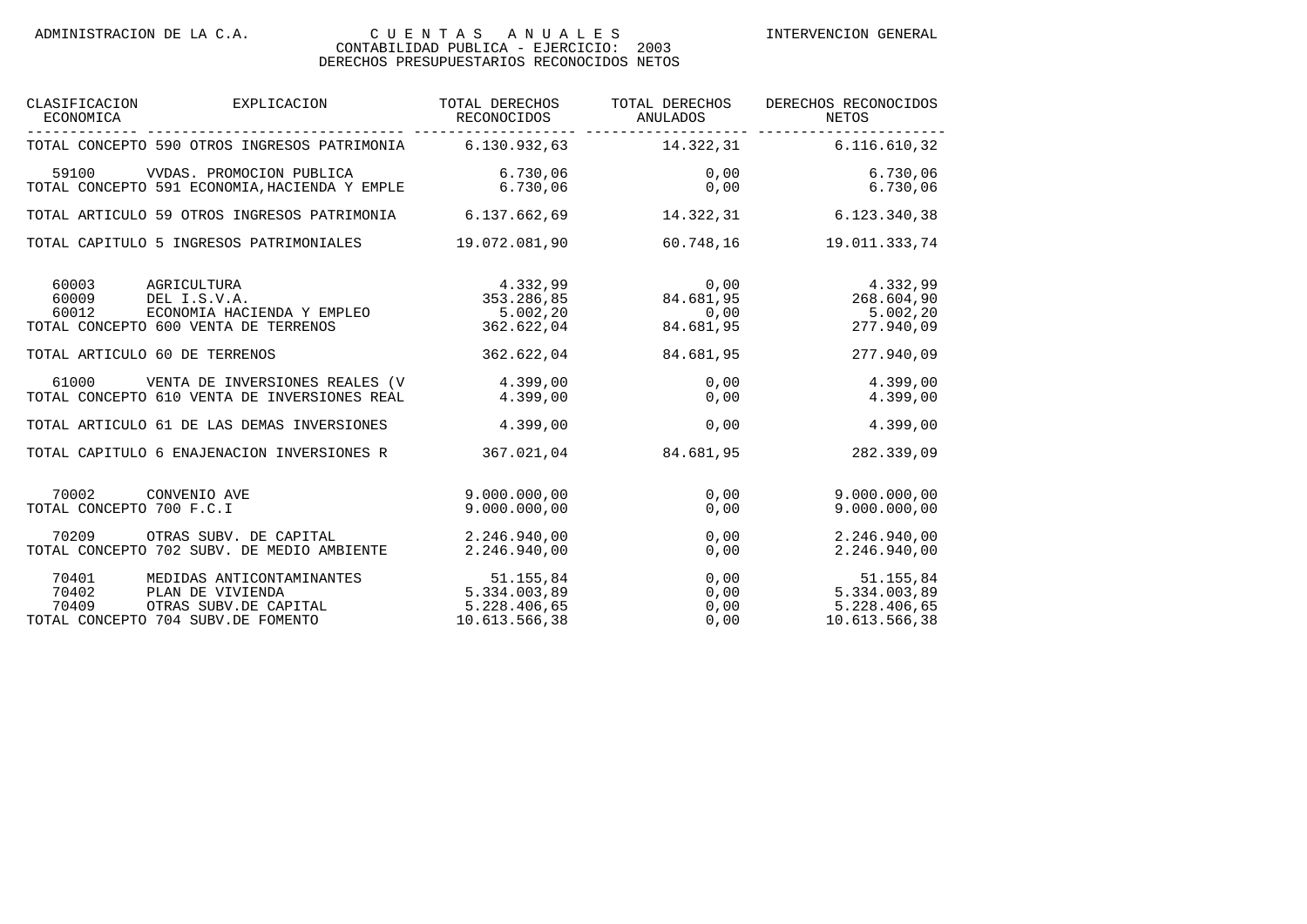#### CONTABILIDAD PUBLICA - EJERCICIO: 2003 DERECHOS PRESUPUESTARIOS RECONOCIDOS NETOS

| CLASIFICACION<br>ECONOMICA | EXPLICACION                                   | TOTAL DERECHOS<br>RECONOCIDOS | TOTAL DERECHOS<br>ANULADOS | DERECHOS RECONOCIDOS<br>NETOS |
|----------------------------|-----------------------------------------------|-------------------------------|----------------------------|-------------------------------|
| 70500                      | MAOUINARIA Y MEDIOS DE PRODUC. 315.500,00     |                               | 0,00                       | 315.500,00                    |
| 70502                      | REESTRUCT. Y CONSERV. DEL OLIV                | 223,69                        | 0,00                       | 223,69                        |
| 70505                      | ORD. Y MEJ. EXPLOT. GANADERAS                 | 1.453.544,98                  | 0,00                       | 1.453.544,98                  |
| 70506                      | CAMPAÑA DE SANIDAD ANIMAL                     | 1.986.536,75                  | 0,00                       | 1.986.536,75                  |
| 70507                      | A.D.S. DE PORCINO                             | 1.634.071,00                  | 0,00                       | 1.634.071,00                  |
| 70508                      | APICULTURA                                    | 114.642,00                    | 0,00                       | 114.642,00                    |
| 70509                      | OTRAS SUBV. DE CAPITAL                        | 119,55                        | 0,00                       | 119,55                        |
| 70510                      | ATRIAS                                        | 84.052,00                     | 0,00                       | 84.052,00                     |
| 70511                      | CALIDAD CARNE                                 | 379.728,00                    | 0,00                       | 379.728,00                    |
| 70512                      | AGRUPACION PRODUCTOS AGRARIOS                 | 1.467.184,00                  | 0,00                       | 1.467.184,00                  |
| 70513                      | PROYECTOS SEMILLAS, VIVEROS Y                 | 134.980,13                    | 0,00                       | 134.980,13                    |
| 70514                      | COFINANC.MAPA.INDUSTRIA AGRARI                | 2.292.726,00                  | 0,00                       | 2.292.726,00                  |
| 70516                      | AYUDAS I.F.O.P.                               | 59.515,00                     | 0,00                       | 59.515,00                     |
| 70517                      | LUCHA AGENTES NOCIVOS                         | 1.043.240,00                  | 0,00                       | 1.043.240,00                  |
| 70518                      | CONTROL LECHERO                               | 26.246,00                     | 0,00                       | 26.246,00                     |
| 70520                      | FORESTACION                                   | 1.170.955,10                  | 0,00                       | 1.170.955,10                  |
| 70521                      | AGROAMBIENTALES                               | 5.299.005,02                  | 0,00                       | 5.299.005,02                  |
| 70522                      | CESE ANTICIPADO                               | 1.195.500,00                  | 0,00                       | 1.195.500,00                  |
| 70523                      | LEADER II                                     | 4.333.001,43                  | 0,00                       | 4.333.001,43                  |
| 70524                      | PRODER                                        | 1.719.596,00                  | 0,00                       | 1.719.596,00                  |
| 70525                      | I.C.B.                                        | 3.235.000,00                  | 0,00                       | 3.235.000,00                  |
| 70529                      | ERRADICACION E.E.B                            | 21.966,00                     | 0,00                       | 21.966,00                     |
| 70532                      | AYUDAS POR CLIMATOLOGÍA ADVERS                | 101.919.96                    | 0,00                       | 101.919,96                    |
| 70533                      | MEJORA SECTOR FRUTO DE CASCARA                | 5.048.486.00                  | 0,00                       | 5.048.486,00                  |
| 70550                      | PROYECTOS DE INVESTIGACION (IN                | 2.250.872,13                  | 126,13                     | 2.250.746,00                  |
|                            | TOTAL CONCEPTO 705 SUBV. DE AGRICULTURA, PESC | 35.368.610,74                 | 126,13                     | 35.368.484,61                 |
| 70601                      | SEGURIDAD MINERA                              | 30.000,00                     | 0,00                       | 30.000,00                     |
| 70602                      | PLAN CONSOLIDACION Y COMPETITI                | 2.542.009,07                  | 0,00                       | 2.542.009,07                  |
| 70609                      | OTRAS SUBV.DE CAPITAL                         | 630.756,04                    | 0,00                       | 630.756,04                    |
|                            | TOTAL CONCEPTO 706 SUBV. DE INDUSTRIA Y ENER  | 3.202.765,11                  | 0,00                       | 3.202.765,11                  |

70801 GUARDERIAS INFANTILES 193.542,65 0,00 193.542,65

70803 IAM (MINISTERIO DE TRABAJO Y A 31.180,00 0,00 31.180,00

OTRAS SUBV.DE CAPITAL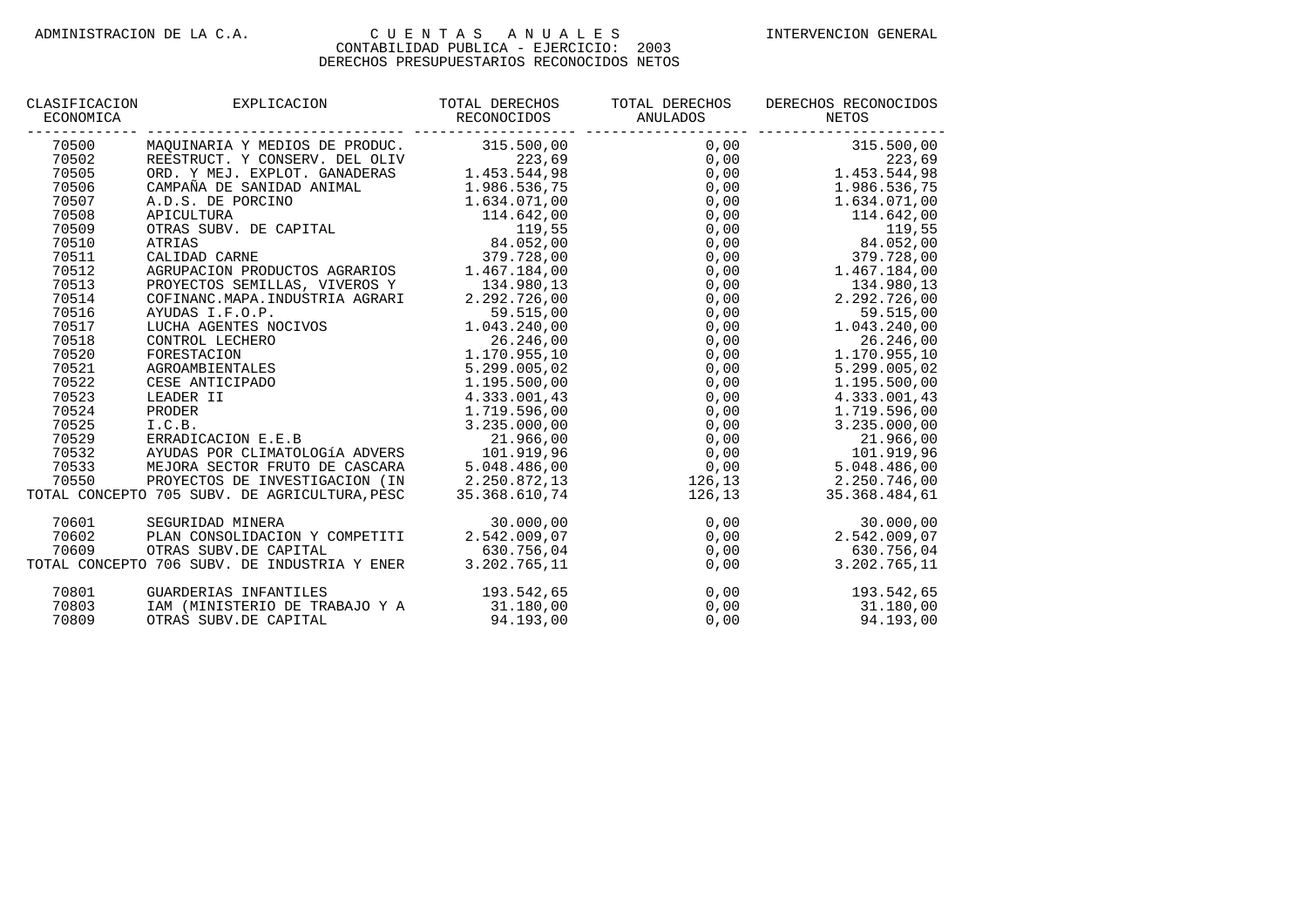| CLASIFICACION<br>ECONOMICA                         | EXPLICACION                                                                                                                                                                                                                                              | TOTAL DERECHOS                                                           | TOTAL DERECHOS<br>RECONOCIDOS ANULADOS | DERECHOS RECONOCIDOS<br>NETOS                                                                                  |
|----------------------------------------------------|----------------------------------------------------------------------------------------------------------------------------------------------------------------------------------------------------------------------------------------------------------|--------------------------------------------------------------------------|----------------------------------------|----------------------------------------------------------------------------------------------------------------|
|                                                    | TOTAL CONCEPTO 708 SUBV.DE TRABAJO Y ASUNTOS 318.915,65 0,00 318.915,65                                                                                                                                                                                  |                                                                          |                                        |                                                                                                                |
| 70901<br>70902<br>70906                            | 9 14.260.240,74<br>PLAN ESPECIAL DE TERUEL<br>PLAN DE MINERIA<br>EDUCACION Y CIENCIA<br>CENTRE CAPITAL<br>PLAN DE MINERIA<br>20.672.850,58<br>20.672.850,58<br>20.672.850,58<br>20.672.850,58<br>20.672.850,58<br>20.672.850,58<br>20.672.850,58<br>20.6 |                                                                          |                                        |                                                                                                                |
|                                                    | 70909 OTRAS SUBV.DE CAPITAL 25.353,52<br>TOTAL CONCEPTO 709 OTRAS SUBV.DE CAPITAL 25.701.679,61                                                                                                                                                          |                                                                          |                                        |                                                                                                                |
|                                                    | TOTAL ARTICULO 70 DEL ESTADO                                                                                                                                                                                                                             | 96.452.477,49                                                            | 126,13                                 | 96.452.351,36                                                                                                  |
| 71908                                              | 71900 CONSTRUCCIONES DEPORTIVAS (CSD 85.041,00<br>TRANSF. DE CAPITAL DE OO.AA.A. 23.946,77 0 0,00 23.946,77<br>TOTAL CONCEPTO 719 OTROS ORGANISMOS AUTONOMO                                                                                              | 108.987,77                                                               |                                        | $62,19$ $84.978,81$<br>62,19<br>108.925,58                                                                     |
|                                                    | TOTAL ARTICULO 71 DE ORGANISMOS AUTON. ADVO                                                                                                                                                                                                              | 108.987,77                                                               |                                        | 62,19<br>108.925,58                                                                                            |
|                                                    | 72109 OTRAS (PLAN GERONTOLOGICO) 1.075.077,00<br>TOTAL CONCEPTO 721 I.M.S.E.R.S.O.                                                                                                                                                                       | 1.075.077.00                                                             | 0,00                                   | 1.075.077,00<br>0,00<br>1.075.077,00                                                                           |
|                                                    | TOTAL ARTICULO 72 DE LA SEGURIDAD SOCIAL                                                                                                                                                                                                                 | 1.075.077,00                                                             |                                        | 1.075.077,00<br>0,00                                                                                           |
|                                                    | 76009 OTRAS SUBV. DE CAPITAL<br>TOTAL CONCEPTO 760 DE DIPUTACIONES                                                                                                                                                                                       | 6.010, 12<br>6.010.12                                                    | 0,00                                   | 6.010, 12<br>0,00<br>6.010, 12                                                                                 |
|                                                    | TOTAL ARTICULO 76 DE CORPORACIONES LOCALES                                                                                                                                                                                                               | 6.010, 12                                                                | 0,00                                   | 6.010, 12                                                                                                      |
|                                                    | 79099 FEOGA-OTRAS TRANSF.DE CAPITAL 34.140,98 49.824,21<br>TOTAL CONCEPTO 790 FEOGA-SECCION ORIENTACION                                                                                                                                                  | 34.140,98                                                                | 49.824.21                              | $15.683, 23 -$<br>$15.683, 23 -$                                                                               |
| 79100<br>79101<br>79102<br>79103<br>79106<br>79108 | FORESTACION<br>AGROAMBIENTALES<br>CESE ANTICIPADO<br>I.C.B.<br>MODERNIZACION DE REGADIOS 15.003.900,48<br>PDR.RENOVACION Y DESAR.DE PUEB                                                                                                                 | $634.641,96$<br>3.355.96<br>7.853.356,96<br>1.111.962,89<br>4.056.237,74 |                                        | 0,00<br>0,00 7.853.356,96<br>0,00 1.111.962,89<br>0,00 4.881.102,25<br>0,00 15.003.900,48<br>0,00 4.056.237,74 |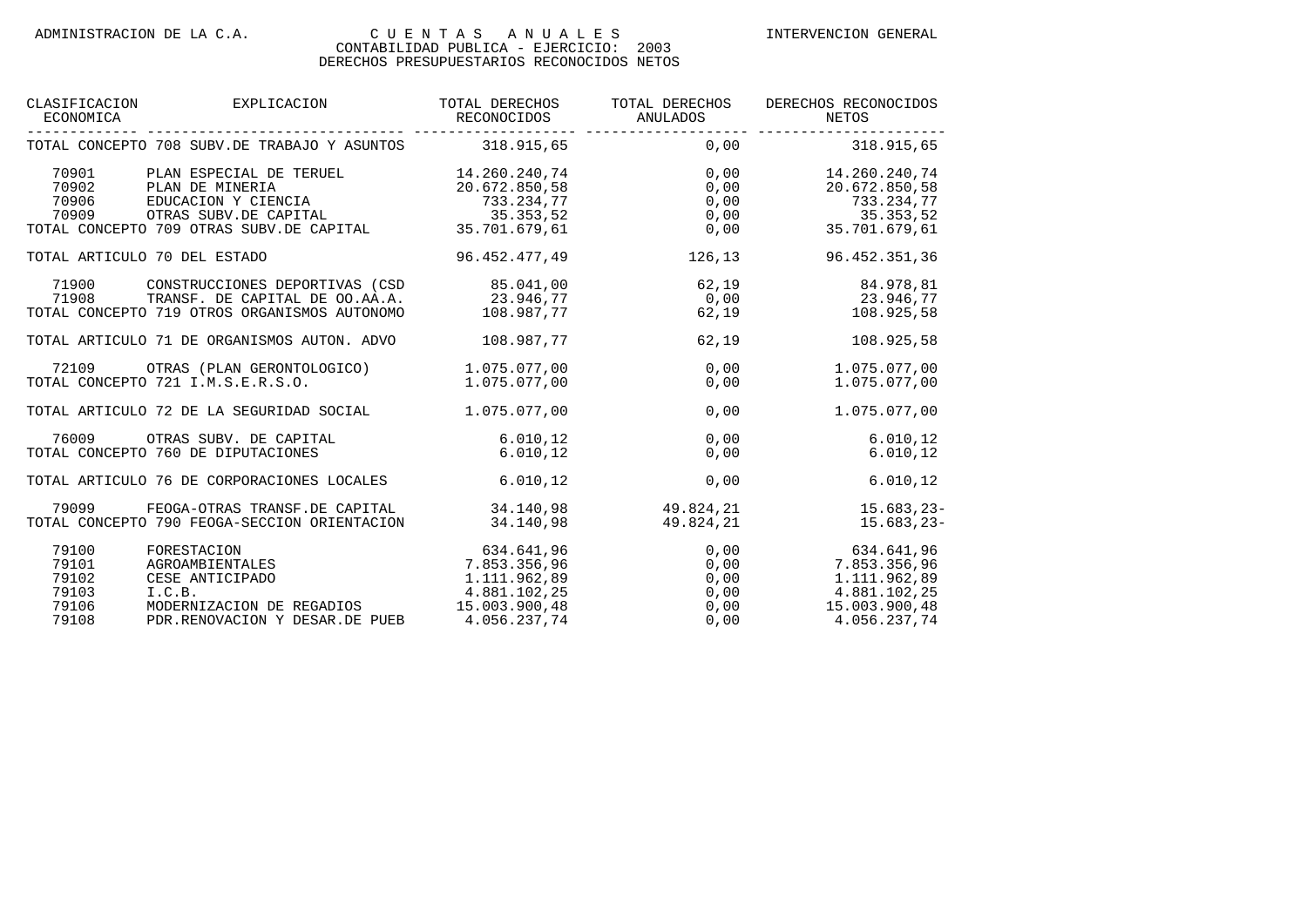| CLASIFICACION<br>ECONOMICA | EXPLICACION                                 | TOTAL DERECHOS<br>RECONOCIDOS | TOTAL DERECHOS<br>ANULADOS | DERECHOS RECONOCIDOS<br>NETOS                |
|----------------------------|---------------------------------------------|-------------------------------|----------------------------|----------------------------------------------|
| 79109                      | PDR.DIVERSIF.DE ACTIVIDADES EN              | 1.019.049,71                  |                            | $0,00$ 1.019.049,71                          |
| 79110                      | PDR.DESAR.Y MEJORA INFR.PRODUC              | 1.307.861,22                  |                            | $0,00$ $1.307.861,22$<br>0,00 $1.103.778,78$ |
| 79111                      | PDR. FORMACION                              | 1.103.778,78                  |                            | 0,00                                         |
| 79112                      | PDR. TRANSFORM. Y COMERC. PRODUCT           | 15.096.052,80                 |                            | 0,00<br>15.096.052,80                        |
| 79113                      | PDR.MEDIDAS FORESTALES                      | 5.238.218,98                  | 0,00                       | 5.238.218,98                                 |
| 79114                      | PDR. CONCENTRACION PARCELARIA               | 1.892.884,45                  | 0,00                       | 1.892.884,45                                 |
| 79115                      | PDR. SERV. SUSTIT. Y GESTION EXPL           | 1.061.471,28                  | 0,00                       | 1.061.471,28                                 |
| 79116                      | PDR.COMERCIALIZACION PTOS DE C              | 566.739,49                    | 0,00                       | 566.739,49                                   |
| 79117                      | PDR.SERV.BASICOS PARA LA ECON.              | 5.024.631,47                  | 0,00                       | 5.024.631,47                                 |
| 79118                      | PDR. PROTECCION Y MEDIO AMBIENT             | 2.960.094,61                  | 0,00                       | 2.960.094,61                                 |
| 79119                      | PDR. RECUPERACION DAÑOS DESASTR             | 3.081.762,65                  | 0,00                       | 3.081.762,65                                 |
| 79120                      | APICULTURA                                  | 216.901.00                    | 0,00                       | 216.901.00                                   |
| 79121                      | CAMPAÑA MOSCA OLIVO                         | 230.708,05                    | 0,00                       | 230.708,05                                   |
| 79123                      | PDR FOMENTO ACT.TURISTICAS Y A              | 676.280,47                    | 0,00                       | 676.280, 47                                  |
| 79124                      | PDR MEDIDAS TRANSITORIAS                    | 22.963,46                     | 0,00                       | 22.963,46<br>2.367.579,39                    |
| 79125                      | PDR INVERSIONES EXPLOT.AGRICOL              | 2.367.579,39                  | 0,00                       |                                              |
| 79126                      | PDR. INSTALACIONES JOV. AGRICULT            | 2.183.117,80                  | 0,00                       | 2.183.117,80                                 |
| 79127                      | PDR - EVALUACION                            | 3.000,00                      |                            | 3.000,00<br>$0,00$<br>$0,00$ $6.8$           |
| 79199                      | OTRAS TRANSFERENCIAS DE CAPITA 6.855.331,11 |                               |                            | 6.855.331.11                                 |
|                            | TOTAL CONCEPTO 791 FEOGA-SECCION GARANTIA   | 84.449.629,00                 | 0,00                       | 84.449.629,00                                |
| 79200                      | FEDER-OBJETIVO 2                            | 23.075.525,29                 | 11.858,99                  | 23.063.666,30                                |
| 79214                      | AGRICULTURA Y MEDIOAMBIENTE (I              | 128.985,41                    | 0,00                       | 128.985,41                                   |
| 79240                      | FEDER-INTERREG.                             |                               |                            | 503.414.20                                   |
| TOTAL CONCEPTO 792 FEDER   |                                             | 23.707.924,90                 |                            | 23.696.065,91                                |
| 79400                      | FONDO DE COHESION                           | 5.538.001,00                  | 0,00                       | 5.538.001,00                                 |
|                            | TOTAL CONCEPTO 794 FONDOS DE COHESION       | 5.538.001,00                  | 0,00                       | 5.538.001.00                                 |
| 79500                      | INSTRUMENTO FINANCIERO DE ORDE              | 412.412,09                    | 0,00                       | 412.412,09                                   |
|                            | TOTAL CONCEPTO 795 INSTRUMENTO FINACIERO DE | 412.412,09                    | 0,00                       | 412.412,09                                   |
| 79900                      | OTRAS SUBVNCIONES DEL EXTERIOR              | 218.094,11                    | 0,00                       | 218.094,11                                   |
| 79999                      | RETORNOS PROG. OPERATIVOS CERR              | 474.446,69                    | 0,00                       | 474.446,69                                   |
|                            | TOTAL CONCEPTO 799 OTRAS SUBV. DEL EXTERIOR | 692.540,80                    | 0,00                       | 692.540,80                                   |